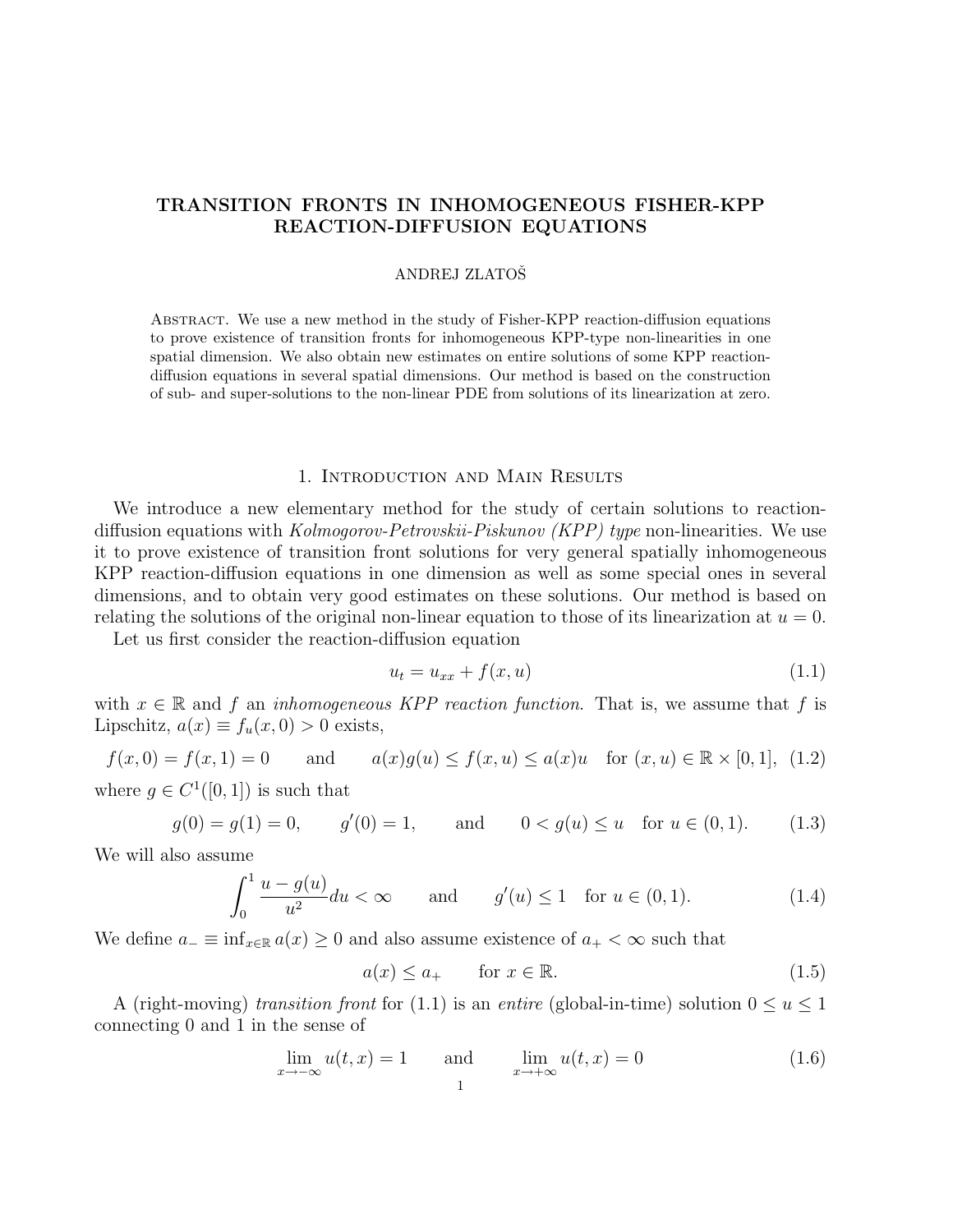for each  $t \in \mathbb{R}$ . It models an *invasion* of the unstable state  $u \equiv 0$  by the asymptotically stable state  $u \equiv 1$ . Moreover, we also require that for any  $\varepsilon > 0$  there is  $L_{\varepsilon} < \infty$  such that

$$
\sup_{t \in \mathbb{R}} \text{diam}\left\{x \in \mathbb{R} \,|\, \varepsilon \le u(t, x) \le 1 - \varepsilon\right\} \le L_{\varepsilon},\tag{1.7}
$$

that is, the width of the transition region between  $\varepsilon$  and  $1-\varepsilon$  is uniformly bounded in time. This definition of transition fronts has first appeared in [3, 11].

It has been well known since the seminal works of Fisher [5] and Kolmogorov-Petrovskii-Piskunov [10] that in the homogeneous case  $f(x, u) = f(u)$ , there exist transition fronts with constant-in-time speed and profile. More specifically, (1.1) has solutions of the form  $u(t,x) = U(x - ct)$  with  $U(-\infty) = 1$  and  $U(\infty) = 0$  precisely when the front speed  $c \geq c_f^*$ , with  $c_f^* \equiv 2\sqrt{f'(0)}$  the *minimal front speed*. These fronts have a constant-in-time profile U with  $\dot{U}' < 0$ , are unique for each c up to a translation, and are usually called *traveling fronts*. There are also other transition fronts in this case [8], which are obtained as a combination of two or more traveling fronts with different speeds (we will discuss this in more detail below). Later, existence of KPP transition fronts with time-periodic profiles (called *pulsating fronts*) was proved for x-periodic reactions f, again for all speeds  $c \geq c_f^*$  with some  $c_f^* > 0$  [2].

Very recently, existence of transition fronts was first time proved for some non-periodic inhomogeneous KPP reactions [15] (see [12,13,16,19] for results on ignition reactions, and [19] for results on some non-KPP non-negative reactions). Specifically, if  $a_{-} > 0$  and  $a(x) - a_{-}$  is compactly supported, then transition fronts exist when  $\lambda_0 \equiv \sup \sigma[\partial_{xx}^2 + a(x)]$ , the supremum of the spectrum of the operator  $\partial_{xx}^2 + a(x)$ , satisfies  $\lambda_0 < 2a_-$  (note that always  $\lambda_0 \ge a_-$ ). These fronts do not have a constant profile but for each  $c \in (2\sqrt{a_-}, \lambda_0(\lambda_0 - a_-)^{-1/2})$  there is a front which has a mean speed

$$
\lim_{|t-s| \to \infty} \frac{X(t) - X(s)}{t - s} \tag{1.8}
$$

equal to c, where  $X(t)$  is the rightmost point such that  $u(t, X(t)) = \frac{1}{2}$ . Moreover, no transition fronts exist when, in addition,  $a(x) \ge a_-$  and  $\lambda_0 > 2a_-$  [15]; this is the first non-existenceof-fronts result.

We consider here the question of existence of transition fronts in general inhomogeneous media without the assumption of compact support of  $a(x) - a_-\$  (in which case no constant or mean speed fronts exist in general) and answer it in the affirmative again when  $\lambda_0 < 2a_-\lambda$ . We achieve this by using a new and elementary method which exploits the close connection between the equation (1.1) and its linearization

$$
v_t = v_{xx} + a(x)v \tag{1.9}
$$

at  $u = 0$ .

Such a connection is well known, in particular, when  $f(x, u) = f(u)$  and so  $a(x) \equiv a = f'(0)$ is constant. Then (1.9) has traveling-front-like solutions  $e^{-\gamma(x-c_{a,\gamma}t)}$  with  $\gamma > 0$  and speed is constant. Then (1.9) has traveling-front-like solutions  $e^{-(\lambda + \alpha)/\gamma}$  with  $\gamma > 0$  and speed<br>  $c_{a,\gamma} \equiv \gamma + a\gamma^{-1} \ge 2\sqrt{a} = c_f^*$ . It turns out [18] that if  $c > 2\sqrt{a}$  and  $\gamma < \sqrt{a}$  is such that  $c = c_{a,\gamma}$ , then the traveling front for (1.1) with speed c also has asymptotic decay  $e^{-\gamma(x-c_{a,\gamma}t)}$  $c = c_{a,\gamma}$ , then the travelling from for (1.1) with speed c also has<br>as  $x \to \infty$ , while for  $c = 2\sqrt{a}$ , the asymptotic decay is  $(x - 2)$ √  $\overline{a} t e^{-\sqrt{a}(x-2\sqrt{a}t)}$  as  $x \to \infty$ (fronts for (1.9) with  $\gamma > \sqrt{a}$  do not give rise to fronts for (1.1)). This means that if  $U_{f,\gamma}$  is a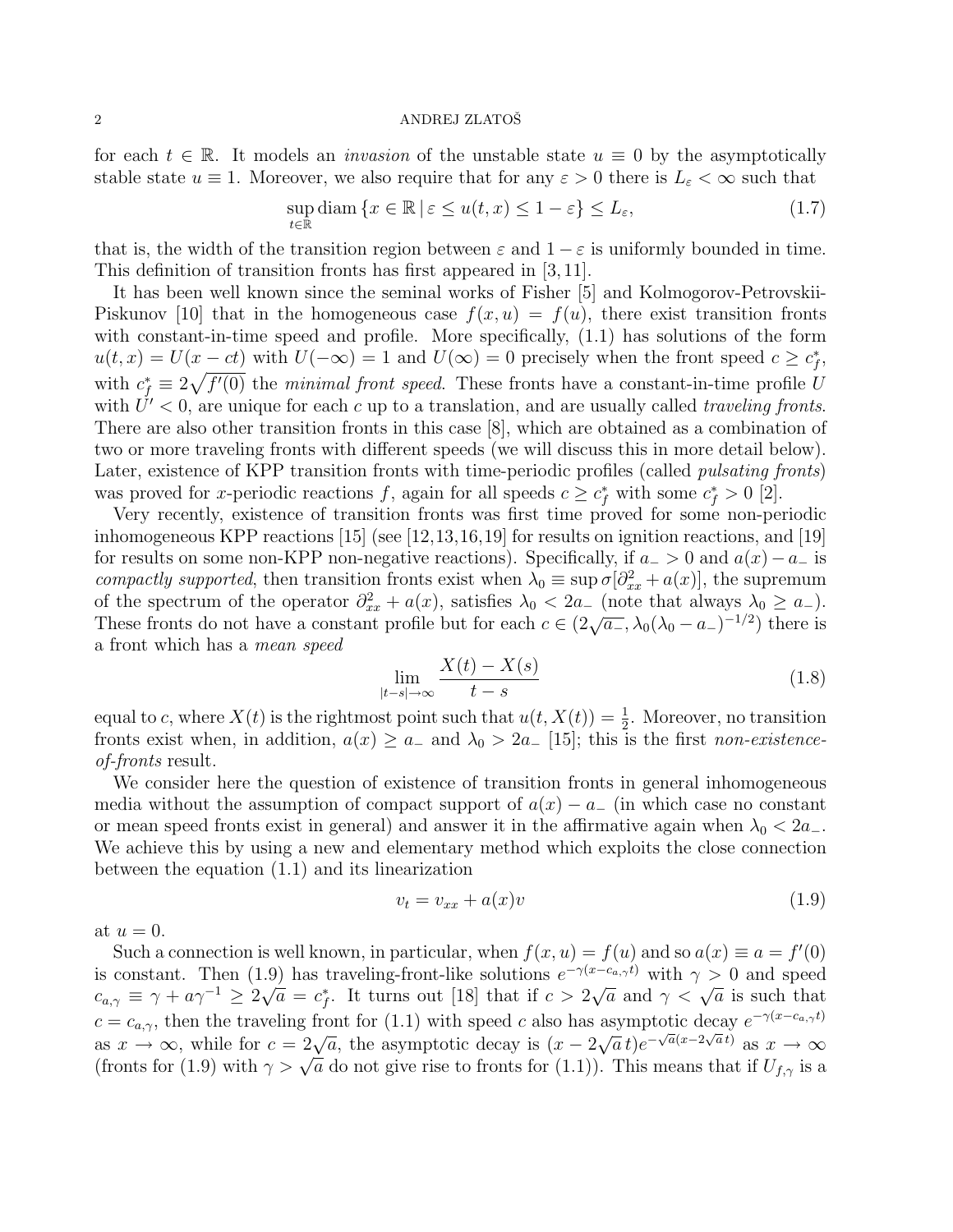traveling front profile for (1.1) corresponding to speed  $c_{a,\gamma} \geq c_f^*$  with  $\gamma \leq$ √  $\overline{a}$ , and the function  $h: [0, \infty) \to [0, 1)$  is given by  $U_{f,\gamma}(x) = h(e^{-\gamma x})$  (so that  $h(0) = 0$  and  $\lim_{v \to \infty} h(v) = 1$ ), then  $h: [0, \infty) \to [0, 1)$  is given by  $\psi_{f,\gamma}(x) = h(e^{-\gamma x})$  (so that  $h(0) = 0$  and  $\lim_{v \to \infty} h(v) = 1$ ), then  $h'(0) = 1$  when  $\gamma < \sqrt{a}$  and  $\lim_{v \to 0} h(v)(-v \ln v)^{-1} = 1$  when  $\gamma = \sqrt{a}$ , after an appropriate translation of  $U_{f,\gamma}$  in x.

The above shows that for  $f(x, u) = f(u)$  and for faster-than-minimal speed  $c > c_f^*$ , the "tails" of the corresponding traveling fronts for (1.1) and (1.9) are asymptotically the same. We will show that this still holds for some transition fronts in general inhomogeneous media when  $\lambda_0 < 2a_$ . We will in fact show that the study of these fronts for (1.1) is essentially equivalent to the study of the corresponding front-like solutions for the simpler equation (1.9).

Similarly to the compactly supported  $a(x) - a_+$  setting in [15], examples of the latter can be found in the form  $v_{\lambda}(t,x) \equiv e^{\lambda t} \phi_{\lambda}(x)$ , where  $\phi_{\lambda}(x) > 0$  is a solution of the Schrödinger generalized eigenfunction equation

$$
\phi''_{\lambda} + a(x)\phi_{\lambda} = \lambda \phi_{\lambda},
$$

with  $\lim_{x\to\infty} \phi_\lambda(x) = 0$  and  $\phi_\lambda(0) = 1$ . Notice that if a is constant, then  $v_\lambda(t, x) =$  $e^{\lambda t - \sqrt{\lambda - a}x} = e^{-\gamma(x - c_{a}, \gamma t)}$  with  $\gamma \equiv \sqrt{\lambda - a}$ .

Sturm oscillation theory shows that such  $\phi_{\lambda} > 0$  exists and is unique precisely when  $\lambda > \lambda_0$ . Moreover,  $\phi_{\lambda}$  grows exponentially as  $x \to -\infty$  (see (2.11)). Then  $v_{\lambda}$  is a supersolution of (1.1) and we will show that for any  $\lambda \in (\lambda_0, 2a_-)$  there is  $h : [0, \infty) \to [0, 1)$ such that  $w_{\lambda}(t, x) \equiv h(v_{\lambda}(t, x))$  is a sub-solution (rather than an outright solution, as in the homogeneous case). Moreover,  $\lambda < 2a_-\text{ will ensure } h(v) \leq v$  so it will follow that there exists a transition front  $u \in [w_\lambda, v_\lambda]$  for (1.1). We note that this construction cannot be expected to work for  $\lambda \geq 2a_{-}$  in general because in the homogeneous case this translates to  $\gamma \geq \sqrt{a}$ , which either gives rise to no front for (1.1) when  $\gamma > \sqrt{a}$  or violates  $h(v) \le v$  when  $\gamma = \sqrt{a}$ .

There is, in fact, a larger class of positive entire solutions of (1.9), of which the  $v_{\lambda}$  are the extremal points. Indeed, if  $\mu$  is a finite non-negative non-zero Borel measure on  $(\lambda_0,\infty)$  with a bounded support, then Harnack inequality shows that

$$
v_{\mu}(t,x) \equiv \int_{\mathbb{R}} v_{\lambda}(t,x) d\mu(\lambda) = \int_{\mathbb{R}} e^{\lambda t} \phi_{\lambda}(x) d\mu(\lambda)
$$
 (1.10)

is well-defined, and it is obiously an entire solution of  $(1.9)$ . We will show that  $v_{\mu}$  also gives rise to an entire solution of (1.1) provided sup supp $(\mu) < 2a_-.$ 

Finally, our result extends to and will be stated for the more general PDEs

$$
u_t = (B(x)u_x)_x + q(x)u_x + f(x, u)
$$
\n(1.11)

and

$$
v_t = (B(x)v_x)_x + q(x)v_x + a(x)v
$$
\n(1.12)

with  $B, q$  Lipschitz and satisfying

 $0 < B_{-} \leq B(x) \leq B_{+} < \infty$  and  $|q(x)| \leq q_{+} < \infty$  for  $x \in \mathbb{R}$ . (1.13)

Let us define

$$
\lambda_0 \equiv \sup_{\psi \in H^1(\mathbb{R})} \frac{\int_{\mathbb{R}} [-B(x)\psi'(x)^2 + q(x)\psi'(x)\psi(x) + a(x)\psi(x)^2] dx}{\int_{\mathbb{R}} \psi(x)^2 dx} \quad (\ge a_-). \tag{1.14}
$$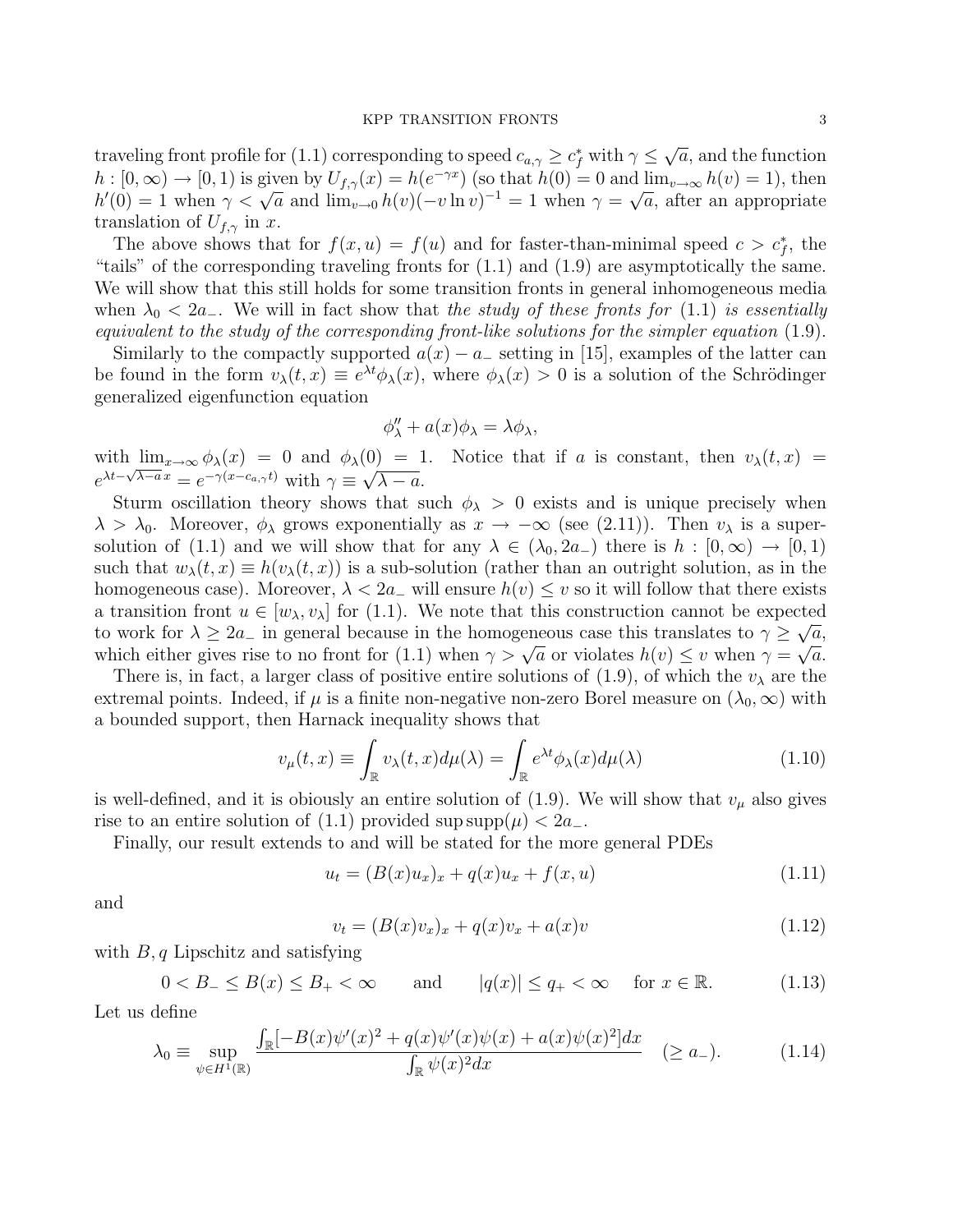Note that when  $q \equiv 0$ , then the Rayleigh quotient formula for self-adjoint operators gives

$$
\lambda_0 = \sup \sigma \left[ \partial_x (B(x) \partial_x) + a(x) \right].
$$

As we show below, for  $\lambda > \lambda_0$  there is again a unique  $\phi_{\lambda} > 0$  such that

$$
(B(x)\phi'_{\lambda})' + q(x)\phi'_{\lambda} + a(x)\phi_{\lambda} = \lambda\phi_{\lambda},\tag{1.15}
$$

 $\lim_{x\to\infty}\phi_{\lambda}(x)=0$  and  $\phi_{\lambda}(0)=1$ .

**Theorem 1.1.** Assume (1.2)–(1.5) and (1.13), let  $\lambda_0$  be as in (1.14) and for  $\lambda > \lambda_0$  let  $\phi_{\lambda}$ be as in (1.15). Let  $(aB)$ <sub>-</sub>  $\equiv$  inf<sub>x∈R</sub>[ $a(x)B(x)$ ], and assume also that  $q_+ \leq 2\sqrt{(aB)_-}$  and

$$
\lambda_0 < \lambda_1 \equiv \inf_{x \in \mathbb{R}} \left\{ a(x) + \sqrt{(aB)_-} \left[ \sqrt{(aB)_-} - |q(x)| \right] B(x)^{-1} \right\}. \tag{1.16}
$$

Let  $\mu$  be a finite non-negative non-zero Borel measure on  $(\lambda_0, \lambda_1)$  with  $\mu_0 \equiv \inf \sup p(\mu)$  and  $\mu_1 \equiv \text{sup} \, \text{supp}(\mu)$ , and define  $v_\mu$  as in (1.10).

(i) If  $\mu_1 < \lambda_1$ , then there is an increasing function  $h : [0, \infty) \to [0, 1)$  with  $h(0) = 0$ ,  $h'(0) = 1$ ,  $\lim_{v \to \infty} h(v) = 1$ , and an entire solution  $u_{\mu}$  of (1.11) satisfying (1.6),  $(u_{\mu})_t > 0$ ,

$$
h(v_{\mu}) \le u_{\mu} \le \min\{v_{\mu}, 1\}.
$$
\n(1.17)

In fact, we can choose  $h = h_{g,\alpha}$  from (2.1) below, with any  $\alpha \in (1 - (\lambda_1 - \mu_1)a_+^{-1}, 1)$ .

(ii) If  $\lambda_0 < \mu_0 \leq \mu_1 < \lambda_1$ , then  $u_\mu$  from (i) is a transition front (i.e., satisfying also (1.7)), with  $L_{\varepsilon}$  depending only on  $g, a_+, B_{\pm}, \varepsilon$  and  $\zeta$ , provided  $\min\{\mu_0 - \lambda_0, \lambda_1 - \mu_1\} \geq \zeta > 0$ .

Remarks. 1. Condition (1.16) is sharp in this generality, as exhibited by the previously mentioned non-existence of transition fronts in the case of  $B \equiv 1, q \equiv 0$ , and compactly supported  $a(x) - a_-\text{ with } a(x) \geq a_- > 0 \text{ and } \lambda_0 > 2a_-$  [15].

2. The properties of h give  $\lim_{x\to\infty} u_\mu(t,x)v_\mu(t,x)^{-1} = 1$  for each  $t \in \mathbb{R}$ .

3. Note that  $a_- + \sqrt{(aB)_-}[\sqrt{(aB)_-} - q_+]B_+^{-1} \leq \lambda_1 \leq 2a_-$ , so (1.16) is satisfied when  $\lambda_0 < a_- + \sqrt{(aB)_-} [\sqrt{(aB)_-} - q_+] B_+^{-1}$ . In the case  $B \equiv 1$  and  $q \equiv 0$  we have  $\lambda_1 = 2a_-$ , so (1.16) simplifies to  $\lambda_0 < 2a_-,$  the condition mentioned above.

4. Of course, an identical result holds for solutions moving to the left, with  $\psi_{\lambda}$  defined as  $\phi_{\lambda}$  but satisfying instead lim<sub>x→−∞</sub>  $\psi_{\lambda}(x) = 0$ . In addition, a combination of two solutions of  $(1.12)$  from (i), moving in opposite directions, gives an entire solution of  $(1.11)$  whose spatial infimum converges to 1 as  $t \to \infty$ .

5. The borderline case  $\mu = \delta_{\lambda_1}$ , which corresponds to the traveling front with the minimal speed  $c_f^*$  and maximal decay ~  $e^{-\sqrt{f'(0)x}}$  as  $x \to \infty$  when  $f(x, u) = f(u)$ , is not covered by our result (because then  $\alpha = 1$  in Lemma 2.1 below). It is an open question whether a transition front with a maximal decay as  $x \to \infty$  exists in the inhomogeneous setting.

6. The nonlinearity f can in addition depend on time, as long as  $f_u(t, x, 0)$  is time independent. This is also the case for the other results in this paper.

7. Finally, we note that all our results continue to hold if in (1.2) one does not necessarily require  $f(x, 1) = 0$ . In that case we drop the lower bound on f in (1.2) for  $u > 1$ , consider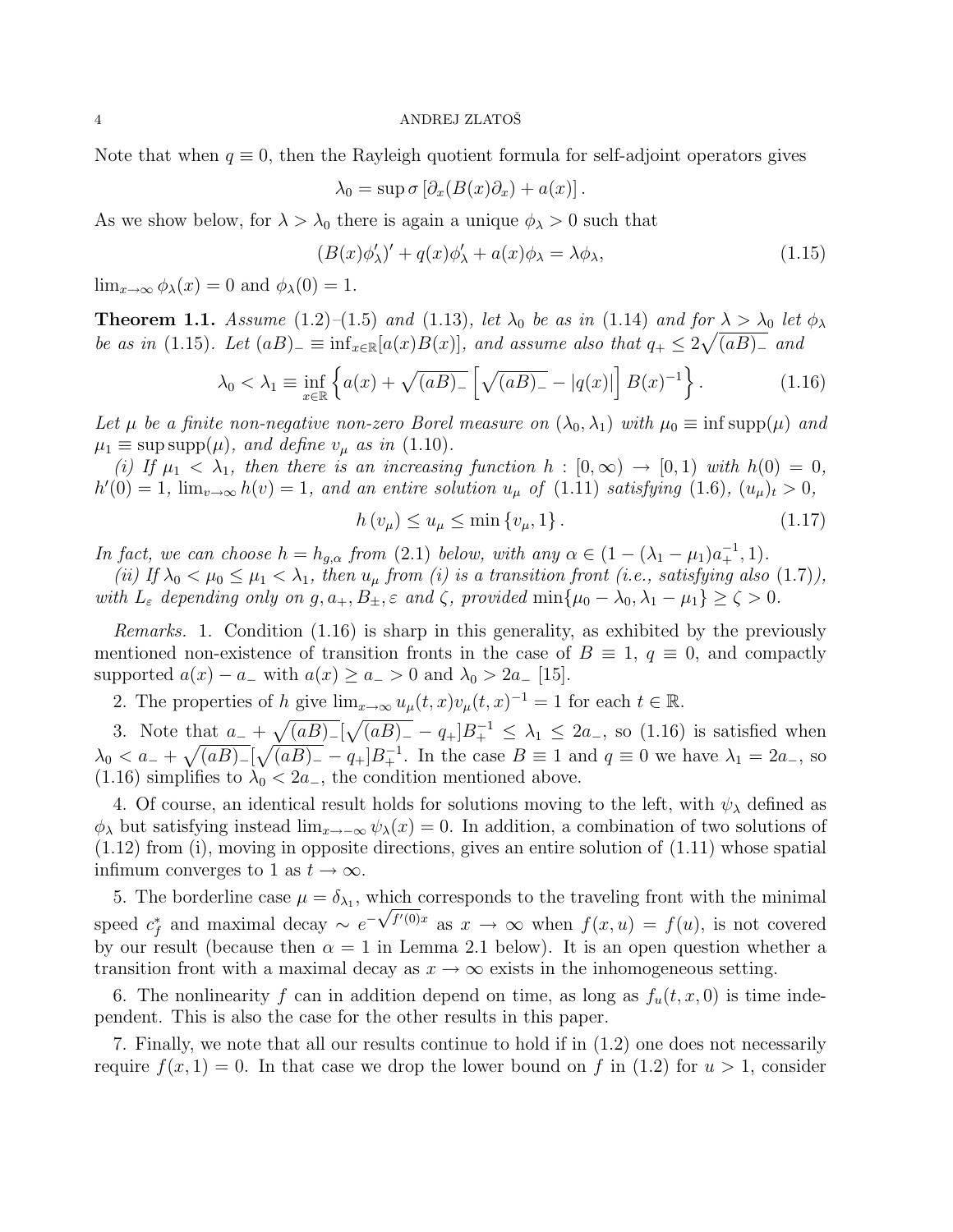solutions  $u \geq 0$  (rather than  $0 \leq u \leq 1$ ) not necessarily converging to 1 as  $x \to -\infty$ , and the upper bound in (1.17) becomes just  $u_{\mu}(t, x) \le v_{\mu}(t, x)$ .

Although the "extremal" fronts  $u_{\delta_{\lambda}}$  (corresponding to the extremal measures  $\delta_{\lambda}$ ) have a constant speed in homogeneous media, one cannot expect them to have a constant or even a mean speed in general. However, if the medium is random and stationary ergodic, they do have (almost surely) a deterministic *aymptotic speed* 

$$
c \equiv \lim_{|t| \to \infty} \frac{X(t)}{t} > 0. \tag{1.18}
$$

with  $X(t)$  as in (1.8).

**Theorem 1.2.** Consider a probability space  $(\Omega, \mathcal{F}, \mathbb{P})$  and assume that a measurable function  $p \equiv (a, B, q) : \Omega \to L^{\infty}_{loc}(\mathbb{R})^3$  is Lipschitz in x and satisfies (1.5) and (1.13), uniformly in  $\omega \in \Omega$ . In addition, assume that p is stationary ergodic. That is, there is a group  $\{\pi_y\}_{y\in\mathbb{R}}$  of measure preserving transformations acting ergodically on  $\Omega$  such that  $p(\pi_u \omega; x) = p(\omega; x+y)$ . Then  $\lambda_0, \lambda_1$  from Theorem 1.1 are constant in  $\omega$ , except on a measure zero set. If  $\lambda_0 < \lambda_1$ and a reaction  $f(\omega; \cdot, \cdot)$  satisfies  $(1.2)$ – $(1.4)$  for almost all  $\omega \in \Omega$ , then for each  $\lambda \in (\lambda_0, \lambda_1)$ there is  $c_{\lambda} > 0$  such that the transition front  $u_{\delta_{\lambda}}(\omega; \cdot, \cdot)$  from Theorem 1.1(ii) has asymptotic speed  $c_{\lambda}$  in the sense of (1.18) for almost all  $\omega \in \Omega$ . The same is true for  $u_{\mu}(\omega; \cdot, \cdot)$  if  $\mu$  is supported in  $(\lambda_0, \lambda_1)$ , but possibly with different limits  $c_{\mu}^- \leq c_{\mu}^+$  as  $t \to \pm \infty$  in (1.18).

Remarks. 1. Notice that f itself need not be stationary ergodic.

2. If  $B \equiv 1$  and  $q \equiv 0$ , the condition  $\lambda_0 < \lambda_1$  again becomes  $\lambda_0 < 2a$ , which is guaranteed, for instance, when  $a_+ < 2a_-$ , regardless of the structure of the randomness.

3. It is conceivable that if  $\lambda_0 \geq 2a_-,$  then transition fronts exist for at least almost all  $\omega$  in the full-measure set where  $\lambda_0, \lambda_1$  are constant and  $(1.2)$ – $(1.4)$  are satisfied. We do not know the answer to this question at this time and pose it as an open problem.

4. For  $B \equiv 1, q \equiv 0$ , and  $f(\omega; x, u) = a(\omega; x)u(1-u)$ , propagation speed as  $t \to \infty$  for solutions to the Cauchy problem with exponentially decreasing as  $x \to \infty$  initial data was studied in  $[6,7,14]$ . If the decay rate is large enough, then  $[6,7]$  show that solutions propagate almost surely at some deterministic critical speed  $c^* \leq c_\lambda$  for all  $\lambda \in (\lambda_0, \lambda_1)$  (cf. Remark 5) after Theorem 1.1). If the decay rate is the same as that of  $\phi_{\lambda}$  for some  $\lambda \in (\lambda_0, \lambda_1)$  (we show in the proof that  $\phi_{\lambda}$  almost surely has a deterministic asymptotic exponential decay as  $x \to \infty$ ), then [14] shows that solutions of the Cauchy problem propagate with speed  $c_{\lambda}$ .

We also provide applications of our method in several spatial dimensions, to the study of solutions of the reaction-diffusion equation

$$
u_t = \nabla \cdot (B(x)\nabla u) + q(x) \cdot \nabla u + f(x, u)
$$
\n(1.19)

on  $\mathbb{R} \times \mathbb{R}^d$ , where  $f, B, q$  are again as above but with B a matrix field and q a vector field.

Let us start with the special case

$$
u_t = \Delta u + f(x, u) \tag{1.20}
$$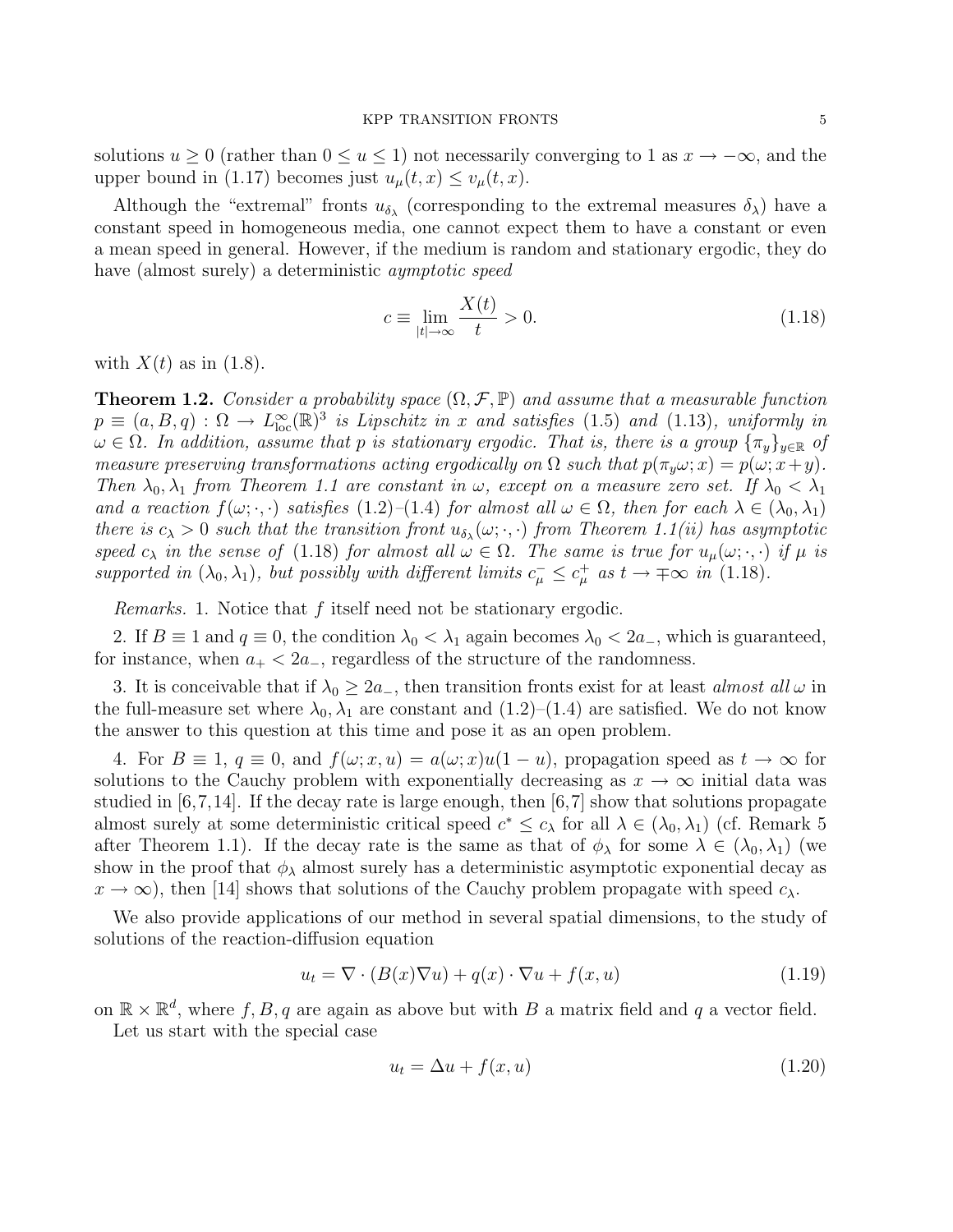with  $f_u(x, 0) \equiv a > 0$  independent of x. The corresponding linear PDE

$$
v_t = \Delta v + av \tag{1.21}
$$

has "extremal" solutions  $v_0(t, x) \equiv e^{at}$  and

$$
v_{\gamma\eta}(t,x) \equiv e^{-\gamma\eta \cdot x + (\gamma^2 + a)t} = e^{-\gamma(x \cdot \eta - c_{a,\gamma}t)},
$$

with  $\gamma > 0$ ,  $\eta \in \mathbb{R}^d$  a unit vector, and as before,

$$
c_{a,\gamma} = \gamma + a\gamma^{-1} \ge 2\sqrt{a}.
$$

From the one-dimensional case mentioned above it immediately follows that each traveling front for (1.20) of the form  $u(t, x) = U(x \cdot \eta - ct)$  has the same decay (as  $x \cdot \eta \to \infty$ ) as a multiple of  $v_{\gamma\eta}$  for some  $\gamma \in (0, \sqrt{a}]$  (with an extra factor  $x \cdot \eta - 2\sqrt{a} t$  if  $\gamma = \sqrt{a}$ ), and then  $c = c_{a,\gamma}$ . Both u and  $v_{\gamma\eta}$  travel with speed  $c_{a,\gamma}$  in the direction  $\eta$ .

We will therefore only consider  $\gamma \leq \sqrt{a}$  and let  $Y = \overline{B}(0, \sqrt{a})$  be the closed ball in  $\mathbb{R}^d$  with we will therefore only consider  $\gamma \leq \sqrt{a}$  and let  $I = D(0, \sqrt{a})$  be the closed ball in K with radius  $\sqrt{a}$  and centered at 0, with topology inherited from  $\mathbb{R}^d$ . If  $\mu$  is a finite non-negative non-zero Borel measure on  $Y$ , then we let

$$
v_{\mu}(t,x) \equiv \int_{Y} v_{\xi}(t,x) d\mu(\xi) = \int_{Y} e^{-\xi \cdot x + (|\xi|^{2} + a)t} d\mu(\xi)
$$
(1.22)

(i.e.,  $v_{\delta_{\xi}} = v_{\xi}$ ). Notice that  $v_{\mu}(t, x) \leq e^{\sqrt{a}|x| + a(3 + \text{sgn}(t))t/2}$  and it is a positive entire solution of (1.21). Also, Y becomes an analog of  $[-\lambda_1, -\lambda_0] \cup [\lambda_0, \lambda_1]$  in Theorem 1.1 (the latter set supports measures corresponding to solutions from Remark 4 after Theorem 1.1), after recalling that for homogeneous reactions,  $\lambda_0 = a$ ,  $\lambda_1 = 2a$ , and  $\gamma = \sqrt{\lambda - a}$ .

Part (i) of our next result shows that each  $v_{\mu}$  gives rise to an entire solution  $u_{\mu}$  of (1.20). Moreover, in parts (ii) and (iii) we address the questions when this solution connects 0 and 1 and when does the transition zone between  $\varepsilon$  and  $1 - \varepsilon$  have a bounded width (in some sense) for each  $\varepsilon > 0$ . To this end, let us define the *convex hull* of a measure  $\mu$  on  $\mathbb{R}^d$  to be

$$
ch(\mu) \equiv \{ \zeta \in \mathbb{R}^d \, | \, \zeta = \mathbb{E}(\nu) \text{ for some measure } 0 \neq \nu \leq \mu \},
$$

with  $\mathbb{E}(\nu) \equiv \nu (\mathbb{R}^d)^{-1} \int_{\mathbb{R}^d} \xi d\nu(\xi)$  (here  $\nu \leq \mu$  means  $\nu(A) \leq \mu(A)$  for any measurable set A). Then  $ch(\mu)$  is convex because

$$
\mathbb{E}(\beta \nu + (1 - \beta)\nu') = [\beta \nu(\mathbb{R}^d) + (1 - \beta)\nu'(\mathbb{R}^d)]^{-1} [\beta \nu(\mathbb{R}^d)\mathbb{E}(\nu) + (1 - \beta)\nu'(\mathbb{R}^d)\mathbb{E}(\nu')]
$$

but not necessarily closed. We note that  $ch(\mu)$  is also the intersection of convex hulls of all essential supports of  $\mu$ , that is, measurable sets  $A \subset \mathbb{R}^d$  such that  $\mu(A) = \mu(\mathbb{R}^d)$  and  $\mu(A') < \mu(A)$  whenever  $A' \subset A$  and  $A \setminus A'$  has a positive Lebesgue measure (see the remark after the proof of Theorem 1.3), although ch( $\mu$ ) itself need not be an essential support of  $\mu$ (e.g., if  $B \subset \mathbb{R}^d$  is an open ball and  $\mu$  the uniform measure on the sphere  $\partial B$ , then  $\text{ch}(\mu) = B$ ).

**Theorem 1.3.** Assume (1.2)–(1.4) for  $x \in \mathbb{R}^d$  and with  $a(x) \equiv a > 0$ . Let  $\mu$  be a finite non-negative non-zero Borel measure with support in the open ball  $B(0,\sqrt{a})$  and let  $v_{\mu}$  be as in (1.22).

(i) There is an increasing function  $h : [0, \infty) \rightarrow [0, 1]$  with  $h(0) = 0$ ,  $h'(0) = 1$  and  $\lim_{v\to\infty} h(v) = 1$ , and an entire solution  $u_{\mu}$  of (1.20) such that  $(u_{\mu})_t > 0$  and (1.17) holds.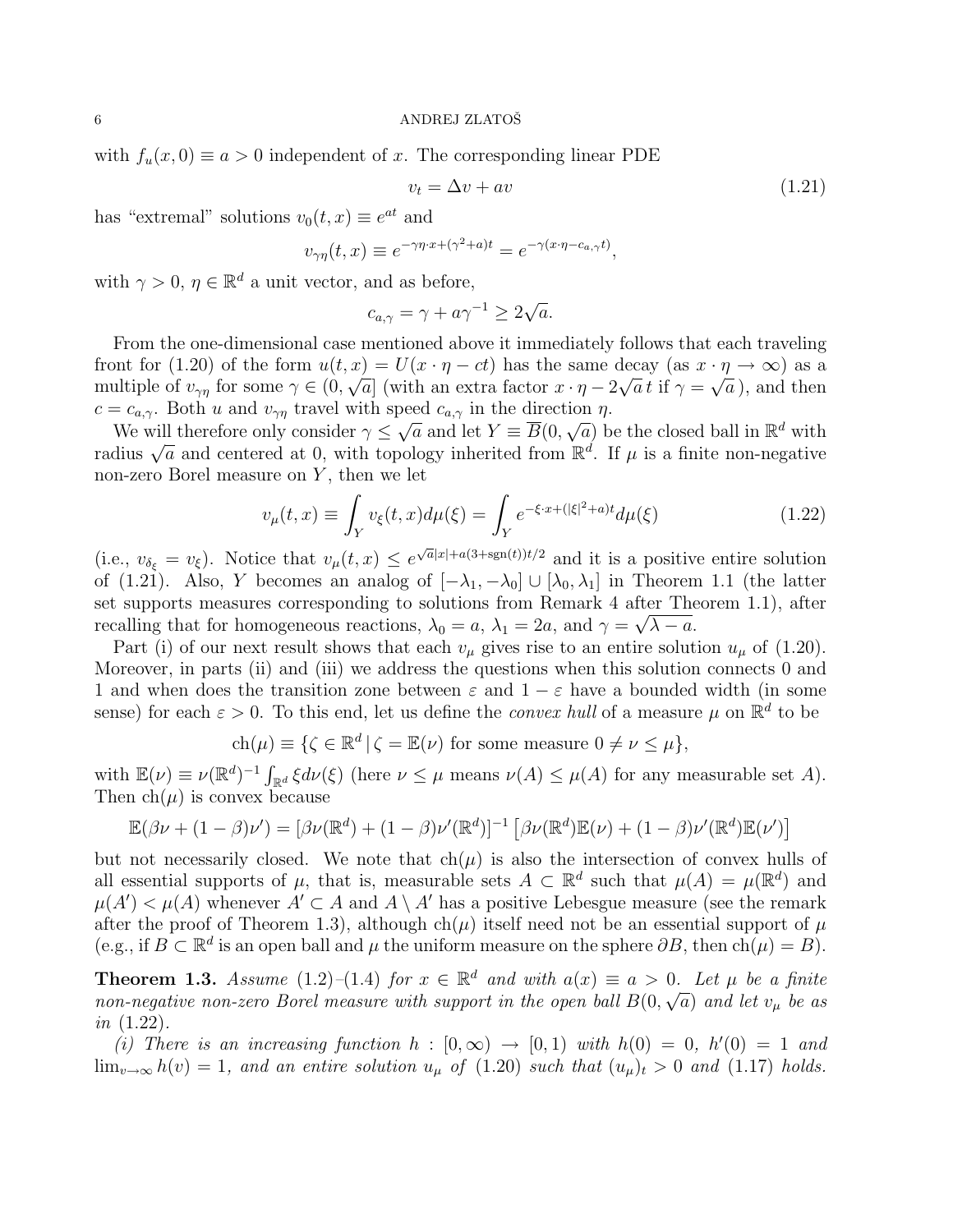In fact, we can choose  $h = h_{g,\alpha}$  from (2.1) below, provided  $\mu$  is supported in  $B(0,$ √  $\overline{\alpha}$ a). Also,  $u_{\mu} \not\equiv u_{\mu'}$  when  $\mu \neq \mu'.$ 

(ii) We have

$$
\inf_{x \in \mathbb{R}^d} u_\mu(x, t) = 0 \qquad \text{and} \qquad \sup_{x \in \mathbb{R}^d} u_\mu(x, t) = 1 \tag{1.23}
$$

for each  $t \in \mathbb{R}$  (equivalently, for some  $t \in \mathbb{R}$ ) if and only if  $0 \notin ch(\mu)$ .

(iii) If  $0 \notin \text{supp}(\mu)$ , then for each  $\varepsilon, \theta > 0$  there is  $L_{\varepsilon,\theta}$  (depending also on dist(0, supp( $\mu$ )), f, and  $\alpha$  from (i)), such that the following holds. If  $u_{\mu}(t,x) \geq \varepsilon$ , then there is a unit vector  $\eta_{t,x} \in \mathbb{R}^d$  such that  $u_\mu(t,x+y) \geq 1-\varepsilon$  whenever  $\eta_{t,x} \cdot y|y|^{-1} \geq \theta$  and  $|y| \geq L_{\varepsilon,\theta}$ .

Remark. Regarding the last statement in (i), we note that if  $d\nu(\xi) = e^{(|\xi|^2 + a)\tau} d\mu(\xi)$  for some  $\tau \in \mathbb{R}$ , then  $v_{\nu}(t, x) = v_{\mu}(t + \tau, x)$ , and the proof then shows that  $u_{\mu}$  and  $u_{\nu}$  are also time-shifts of each other.

Part (i) of this result is closely related to a result of Hamel-Nadirashvili [9, Theorem 1.2]. Under the additional assumptions of f being independent of x, concave in u, and  $f \in C^2([0,1])$ , they prove the existence of an infinite-dimensional manifold of entire solutions of (1.20). These solutions are parametrized by measures supported on the 1-point compactification X of  $\mathbb{R}^d \setminus B(0, 2\sqrt{a})$ , where distance from origin denotes the front speed  $c \geq 2\sqrt{a}$  rather than  $\gamma \leq \sqrt{a}$ . The mapping  $\gamma \mapsto c_{a,\gamma}$  yields a natural identification of Y and X (we consider the former a slightly more natural parameter space for our method than the latter), so one could ask what is the relationship of the two sets of entire solutions.

Under the above additional assumptions on f, it is also shown in [9, Theorem 1.4] that any entire solution  $0 < u < 1$  which satisfies

$$
\lim_{t \to -\infty} \sup_{|x| < (2\sqrt{a} + \varepsilon)|t|} u(t, x) = 0 \tag{1.24}
$$

for some  $\varepsilon > 0$ , is from their manifold. This gives a characterization of all entire solutions satisfying (1.24). Our  $u_{\mu}$  satisfies (1.24) with some  $\varepsilon(\alpha) > 0$  as well as the properties of the solution from [9, Theorem 1.2] corresponding to the measure obtained from  $\mu$  under the above-mentioned identification of Y and X. Since these properties uniquely define a solution in the manifold, it follows that for  $f \in C^2([0,1])$ , independent of x, and concave in u, the two solutions coincide; and the solutions from Theorem 1.3(i) are all the entire solutions of (1.20) satisfying (1.24).

Moreover, the manifold in [9, Theorem 1.2] also contains solutions corresponding to some measures supported in X but not in its interior (which we do not construct in Theorem 1.3), namely, those whose restriction to  $\partial B(0, 2\sqrt{a})$  is a finite sum of Dirac masses.

However, besides proving the existence of this manifold of solutions, [9] only obtains certain claims about the  $t \to -\infty$  asymptotic behavior of each of them, with better control only for those corresponding to measures  $\mu$  which are finite sums of Dirac masses [9, Theorem 1.1. The contribution of Theorem 1.3(i) is therefore not only in proving the existence of these entire solutions for more general (and even inhomogeneous) KPP reactions, but also in obtaining the explicit estimate (1.17), valid for all times and yielding the new results in (ii) and (iii). Moreover, the usage of our method (from Lemma 2.1 below) makes the proof immediate and elementary, while the proof of [9, Theorem 1.2] is 30 pages long.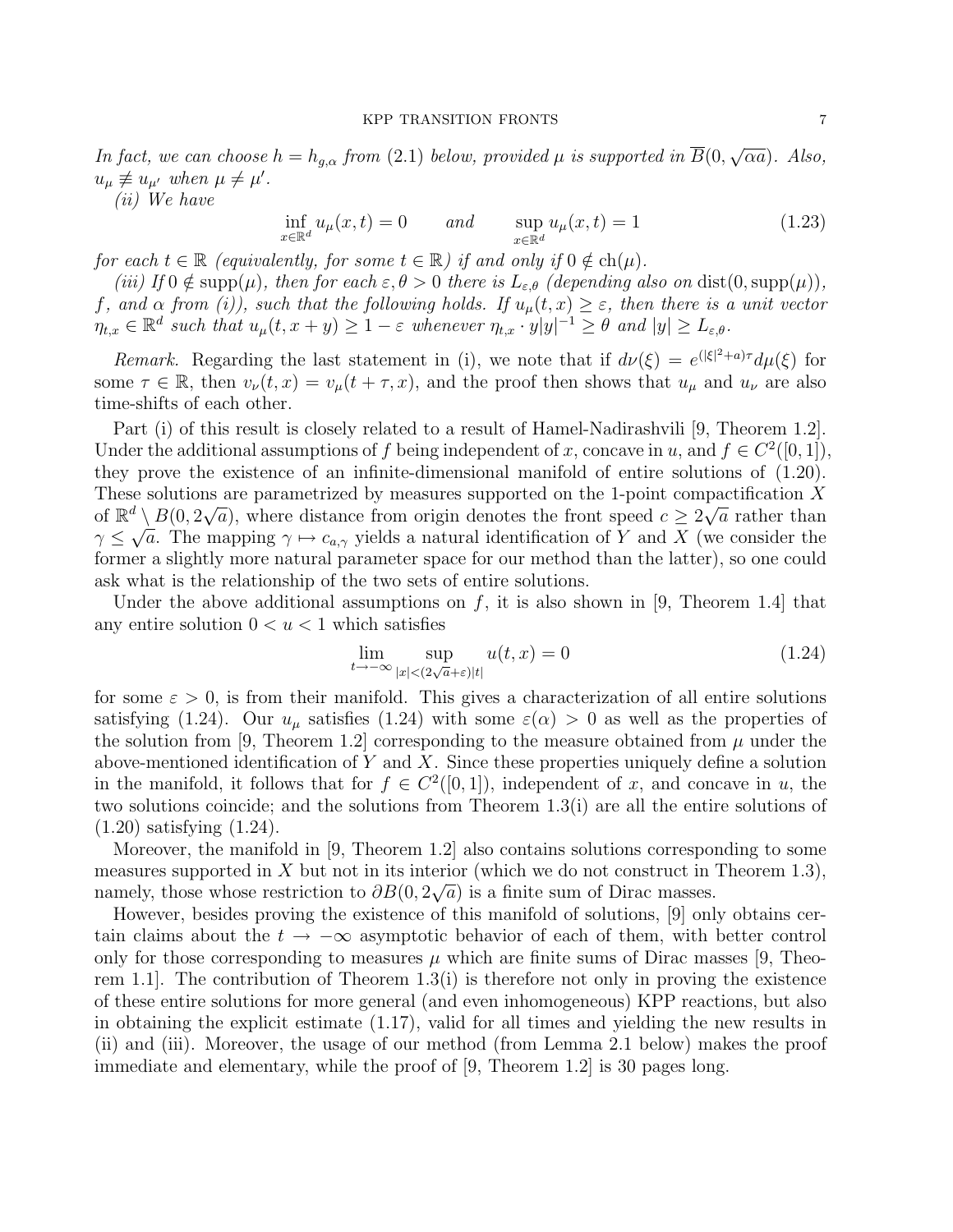In fact, Theorem 1.3 extends to some periodic  $(a, B, q)$  (f need not be periodic in x and can even be time-dependent, as mentioned above). Now

$$
v_{\xi}(t,x) \equiv e^{-\xi \cdot x + \kappa_{\xi} t} \theta_{\xi}(x),
$$

where  $(\theta_{\xi}, \kappa_{\xi})$  is the unique solution of

$$
\nabla \cdot (B(x)\nabla \theta) + (q(x) - 2B(x)\xi) \cdot \nabla \theta + \left[\xi \cdot B(x)\xi - \nabla \cdot (B(x)\xi) - q(x) \cdot \xi + a(x)\right] \theta = \kappa \theta \tag{1.25}
$$

on the unit cell of periodicity C (satisfying periodic boundary conditions) with  $\theta_{\xi} > 0$  and  $\int_{T^d} \theta_{\xi}(x) dx = 1$ . Again

$$
v_{\mu}(t,x) \equiv \int_{Y} v_{\xi}(t,x) d\mu(\xi)
$$
\n(1.26)

solves

$$
v_t = \nabla \cdot (B(x)\nabla v) + q(x) \cdot \nabla v + a(x)v
$$

when  $\mu$  is as above. Finally, let  $S_{\alpha}$  be the set of all  $\xi \in \mathbb{R}^d$  such that

$$
\left\| \left( \frac{\nabla \theta_{\xi}}{\theta_{\xi}} - \xi \right) \cdot \frac{B}{a} \left( \frac{\nabla \theta_{\xi}}{\theta_{\xi}} - \xi \right) \right\|_{L^{\infty}(\mathcal{C})} \le \alpha.
$$
 (1.27)

**Theorem 1.4.** Assume (1.2)–(1.4) for  $x \in \mathbb{R}^d$  and with  $(a, B, q)$  periodic. Let  $\mu$  be a finite non-negative non-zero Borel measure supported on  $S_{\alpha}$  for some  $\alpha < 1$ , and let  $v_{\mu}$  be as in (1.26). Then Theorem 1.3(i)–(iii) hold with  $h = h_{g,\alpha}$  from (2.1) below, except possibly the last statement in (i).

Remark. We note that in general, all  $S_{\alpha}$  for  $\alpha < 1$  may be empty. However this is not the case when  $B-I$  is small in  $C^{1,\delta}(\mathbb{T}^d)$  and  $a-\bar{a}, q$  (with  $\bar{a} \equiv \int_{\mathbb{T}^d} a(x)dx$ ) are small in  $C^{\delta}(\mathbb{T}^d)$  for some  $\delta > 0$ . Indeed, in that case we obtain a uniform (in norms of  $B - I$ ,  $a - \bar{a}$ , q in the respective spaces) bound on  $\theta_{\xi}$  in  $C^{2,\delta}(\mathbb{T}^d)$  for all  $|\xi| \leq 1$ . If now  $(a - \bar{a}, B - I, q) \in$  $C^{1,\delta} \times C^{\delta} \times C^{\delta}$  is small enough, then  $\kappa_{\xi} - |\xi|^2 - \bar{a}$  is also small, so  $a(x) + |\xi|^2 - \kappa_{\xi}$  is small in  $C^{\delta}$  and (1.25) can be rewritten as

$$
\Delta \theta_{\xi} + 2\xi \cdot \nabla \theta_{\xi} = -\nabla \cdot [(B(x) - I)\nabla \theta_{\xi}] - [q(x) - 2(B(x) - I)\xi] \cdot \nabla \theta_{\xi}
$$

$$
- [\xi \cdot (B(x) - I)\xi - \nabla \cdot (B(x)\xi) - q(x) \cdot \xi + a(x) + |\xi|^{2} - \kappa_{\xi}] \theta_{\xi},
$$

with the right-hand side uniformly small in  $C^{\delta}$  for all  $|\xi| \leq 1$ . Thus  $\theta_{\xi} - \int_{T^{d-1}} \theta_{\xi}(x) dx = \theta_{\xi} - 1$ is uniformly small in  $C^{2,\delta}$ . This means that for each  $\beta < 1$ , (1.27) holds for  $\alpha \equiv \frac{1}{2}$  $\frac{1}{2}(1+\beta)$  and all  $|\xi| \leq \beta$  provided  $(a - \bar{a}, B - I, q)$  is sufficiently small in  $C^{1,\delta} \times C^{\delta} \times C^{\delta}$ .

We end this introduction with an application of our method to obtaining explicit bounds on certain solutions u of (1.20) with constant  $f_u(x, u) = a$ , in terms of the solutions of the heat equation  $\tilde{u}_t = \Delta \tilde{u}$  with the same initial condition (in which case  $\tilde{u} \leq u \leq e^{at}\tilde{u}$ ). Of course, the latter is just

$$
\tilde{u}(t,x) = (4\pi t)^{-d/2} \int_{\mathbb{R}^d} e^{-|x-y|^2/4t} u(0,y) dy.
$$
\n(1.28)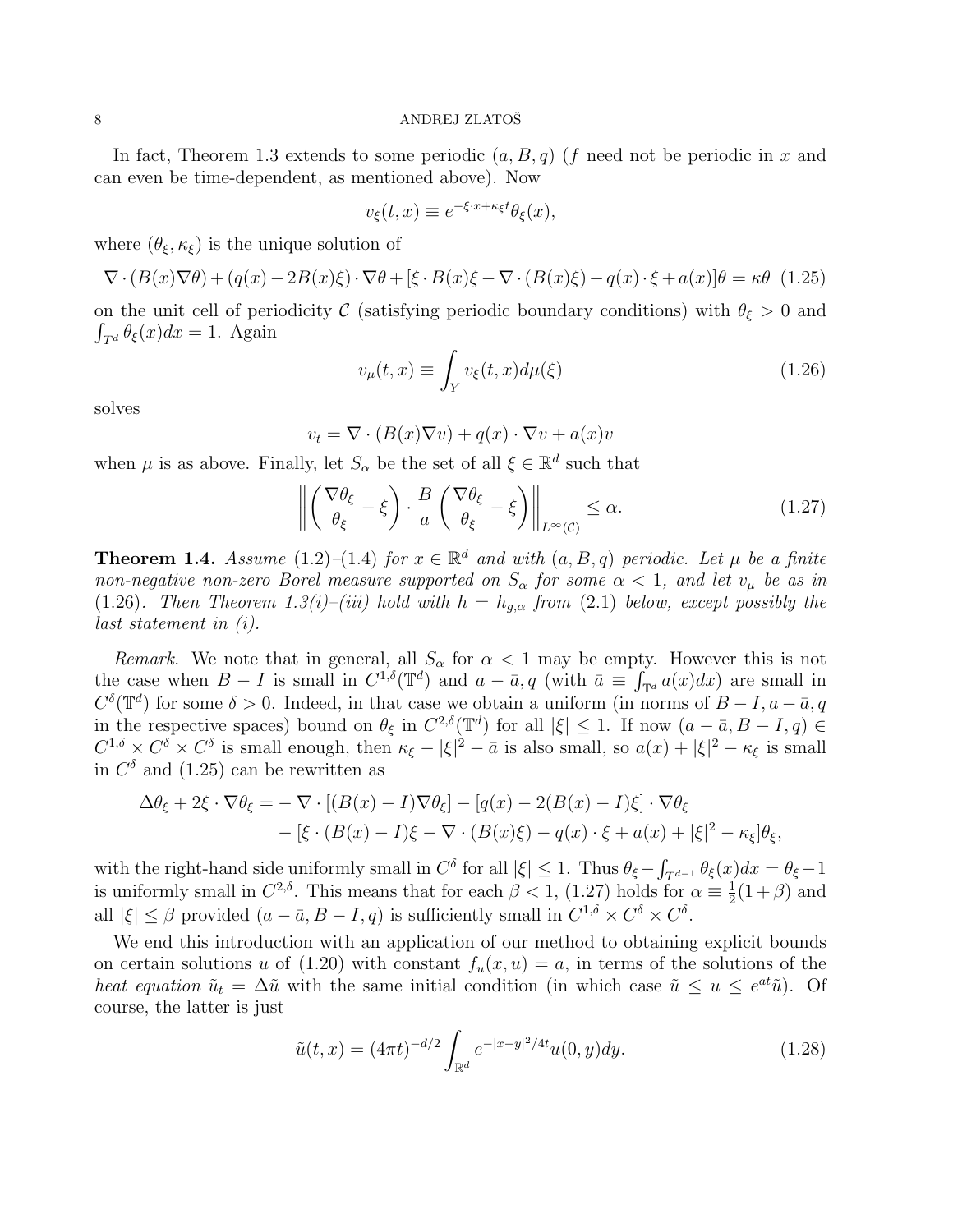**Theorem 1.5.** Assume (1.2)–(1.4) for  $x \in \mathbb{R}^d$  and with  $a(x) \equiv a > 0$ . Let  $0 \le u \le 1$  solve  $(1.20)$  on  $\mathbb{R}^+ \times \mathbb{R}^d$ . If  $\tilde{u}$  from  $(1.28)$  satisfies

$$
|\nabla \tilde{u}(t_0, x)| \le \sqrt{\alpha a} \, \tilde{u}(t_0, x) \tag{1.29}
$$

for some  $t_0 \geq 0$ ,  $\alpha < 1$ , and all  $x \in \mathbb{R}^d$ , then

$$
h_{g,\alpha}\left(e^{a(t-t_0)}\tilde{u}(t,x)\right) \le u(t,x) \le \min\{e^{at}\tilde{u}(t,x),1\} \tag{1.30}
$$

for all  $(t, x) \in \mathbb{R}^+ \times \mathbb{R}^d$ , with  $h_{g,\alpha}$  from (2.1) below (in particular,  $h'_{g,\alpha}(0) = 1 = h_{g,\alpha}(\infty)$ ).

We prove Theorems 1.1–1.5 in the next section, after introducing our main tool, Lemma 2.1.

Finally, we note that existence of transition fronts for  $(1.1)$  with very general f (including KPP) is claimed in the paper [17]. This statement is false in the full generality claimed there (in particular, it contradicts the non-existence result in [15]), and its proof is also incorrect. The latter is a direct adaptation of the existence-of-fronts proof for ignition reactions from [13] which, however, does not extend to non-ignition reactions. In particular, various claims in  $[17]$ , such as the one between  $(2.22)$  and  $(2.23)$ , Corollary  $2.6(i)$ , and Proposition 2.7, are made without a proof and are, in fact, false for general non-ignition reactions.

The author would like to thank François Hamel for pointing out the argument in the remark after Theorem 1.4. He also acknowledges partial support by NSF grants DMS-1113017 and DMS-1056327, and by an Alfred P. Sloan Research Fellowship.

# 2. The Key Lemma and the Proofs of Theorems 1.1–1.5

Our main tool is the following lemma, which constructs sub-solutions  $w = h(v)$  of (1.11) from certain solutions v of  $(1.12)$  (which are also super-solutions of  $(1.11)$ ). Here the function  $h = h_{g,\alpha} : [0,\infty) \to [0,1]$  depends on  $g \in C^1([0,1])$  satisfying  $(1.3)$ ,  $(1.4)$  and also on an additional parameter  $\alpha \leq 1$ . Specifically,  $h_{g,\alpha}(0) = 0$  and

$$
h_{g,\alpha}(v) \equiv U_{g,\sqrt{\alpha}}(-\alpha^{-1/2}\ln v)
$$
\n(2.1)

for  $v > 0$ , where  $U_{g,\sqrt{\alpha}}$  is the traveling front profile for the homogeneous PDE

$$
u_t = u_{xx} + g(u) \tag{2.2}
$$

corresponding to speed  $c_{1,\sqrt{\alpha}} \equiv \alpha^{1/2} + \alpha^{-1/2} \geq 2$ . That is,  $U_{g,\sqrt{\alpha}}(-\infty) = 1$ ,  $U_{g,\sqrt{\alpha}}(\infty) = 0$ ,  $U'_{g,\sqrt{\alpha}} < 0$ , and

$$
U''_{g,\sqrt{\alpha}} + c_{1,\sqrt{\alpha}} U'_{g,\sqrt{\alpha}} + g(U_{g,\sqrt{\alpha}}) = 0
$$
\n(2.3)

on R. Notice that then  $\lim_{v\to\infty} h_{q,\alpha}(v) = 1$  and  $(2.3)$  implies

$$
\alpha v^2 h_{g,\alpha}''(v) - v h_{g,\alpha}'(v) + g(h_{g,\alpha}(v)) = 0.
$$
\n(2.4)

It is well known that  $U_{g,\sqrt{\alpha}}$  is unique up to translation and if  $\alpha < 1$ , then there is a unique translation such that  $\lim_{x\to\infty} U_{g,\sqrt{\alpha}}(x)e^{\sqrt{\alpha}x} = 1$  [18]. With this choice of  $U_{g,\sqrt{\alpha}}$  we obtain  $h'_{g,\alpha}(0) = 1$  for  $\alpha < 1$ . It then also follows that

$$
h_{g,\alpha}(v) \le v \tag{2.5}
$$

for  $v \in [0, \infty)$  because  $h''_{g,\alpha} < 0$  (see the proof of Lemma 2.1 below).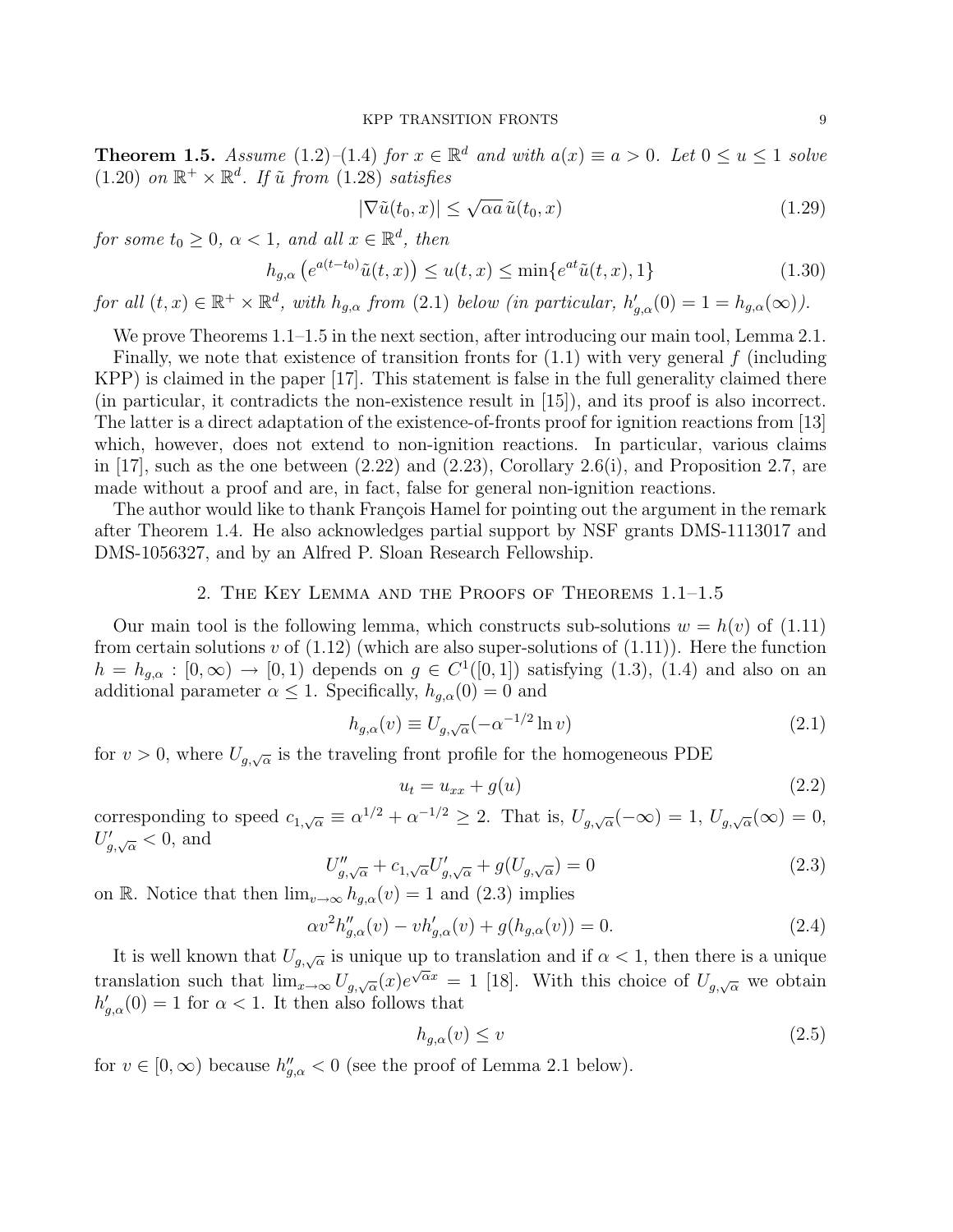For  $\alpha = 1$  we instead have  $\lim_{v \to 0} h_{g,\alpha}(v) (-v \ln v)^{-1} = 1$ , provided the first condition in (1.4) is replaced by  $\int_0^1 [u - g(u)] |\ln u| u^{-2} du < \infty$  [18].

We state the lemma in a more general form, with time-dependent coefficients.

**Lemma 2.1.** With  $f, B, q$  Lipschitz and time-dependent  $(B \text{ a matrix and } q \text{ a vector field})$ and  $a(t, x) \equiv f_u(t, x, u)$ , assume  $(1.2)$  – $(1.5)$  and  $(1.13)$  for  $(t, x) \in (t_0, t_1) \times \mathbb{R}^d$ , where  $-\infty < t_0 < t_1 \leq \infty$ . Let  $v > 0$  be a solution of

$$
v_t = \nabla \cdot (B(t, x)\nabla v) + q(t, x) \cdot \nabla v + a(t, x)v
$$

on  $(t_0, t_1) \times \mathbb{R}^d$ . If for some  $\alpha < 1$ ,

$$
\nabla v(t,x) \cdot B(t,x) \nabla v(t,x) \le \alpha a(t,x) v(t,x)^2 \tag{2.6}
$$

holds for all  $(t, x) \in (t_0, t_1) \times \mathbb{R}^d$ , then v and  $w \equiv h_{g,\alpha}(v)$  are a super- and sub-solution of

$$
u_t = \nabla \cdot (B(t, x)\nabla u) + q(t, x) \cdot \nabla u + f(t, x, u)
$$
\n(2.7)

on  $(t_0, t_1) \times \mathbb{R}^d$ . Therefore, if  $0 \le u \le 1$  solves  $(2.7)$  with  $w(t_0, x) \le u(t_0, x) \le v(t_0, x)$  for all  $x \in \mathbb{R}^d$ , then for all  $(t, x) \in (t_0, t_1) \times \mathbb{R}^d$  we have

$$
w(t, x) \le u(t, x) \le \min\{v(t, x), 1\}.
$$
\n(2.8)

Remark. Of course, the crucial hypothesis here is (2.6).

*Proof.* Obviously v is a super-solution of  $(2.7)$ , giving the second inequality. We also have

$$
w_t - \nabla \cdot (B\nabla w) - q \cdot \nabla w = h'(v)[v_t - \nabla \cdot (B\nabla v) - q \cdot \nabla v] - h''(v)\nabla v \cdot B\nabla v
$$
  
=  $h'(v)av - h''(v)\nabla v \cdot B\nabla v$   

$$
\leq a[h'(v)v - \alpha h''(v)v^2].
$$

In the last inequality we used  $(2.6)$  and  $h'' < 0$ . The latter is due to  $(2.4)$  and Lemma 3.1 from the Appendix with  $\gamma \equiv \sqrt{\alpha}$ , which yield

$$
\alpha v^2 h''(v) = v h'(v) - g(h(v)) = -\alpha^{-1/2} U'_{g,\sqrt{\alpha}}(-\alpha^{-1/2} \ln v) - g(U_{g,\sqrt{\alpha}}(-\alpha^{-1/2} \ln v)) < 0.
$$

Thus  $(2.4)$  and  $(1.2)$  give

$$
w_t - \nabla \cdot (B(t, x)\nabla w) - q(t, x) \cdot \nabla w \le a(t, x)g(h(v)) \le f(t, x, w),
$$

so w is a sub-solution of  $(1.11)$ , and the first inequality in  $(2.8)$  follows as well.

Proof of Theorem 1.5. The comparison principle, together with  $(1.2)$  yields the upper bound, as well as  $\tilde{u} \leq u$ . Then let  $v(t, x) \equiv e^{a(t-t_0)} \tilde{u}(t, x)$  and note that  $r \equiv \nabla v v^{-1} = \nabla \tilde{u} \tilde{u}^{-1}$  satisfies

$$
r_t = \Delta r + \nabla (|r|^2)
$$

because

$$
(\ln \tilde{u})_t = \Delta \tilde{u} \tilde{u}^{-1} = \Delta (\ln \tilde{u}) + |r|^2.
$$

Thus  $\rho \equiv |r|^2$  satisfies

$$
\rho_t = \Delta \rho + 2r \cdot \nabla \rho - 2|\nabla r|^2,
$$

so (1.29) and the maximum principle give  $\rho(t,x) \leq \alpha a$  for  $(t,x) \in (t_0,\infty) \times \mathbb{R}^d$ . Then Lemma 2.1 yields the lower bound in  $(1.30)$ .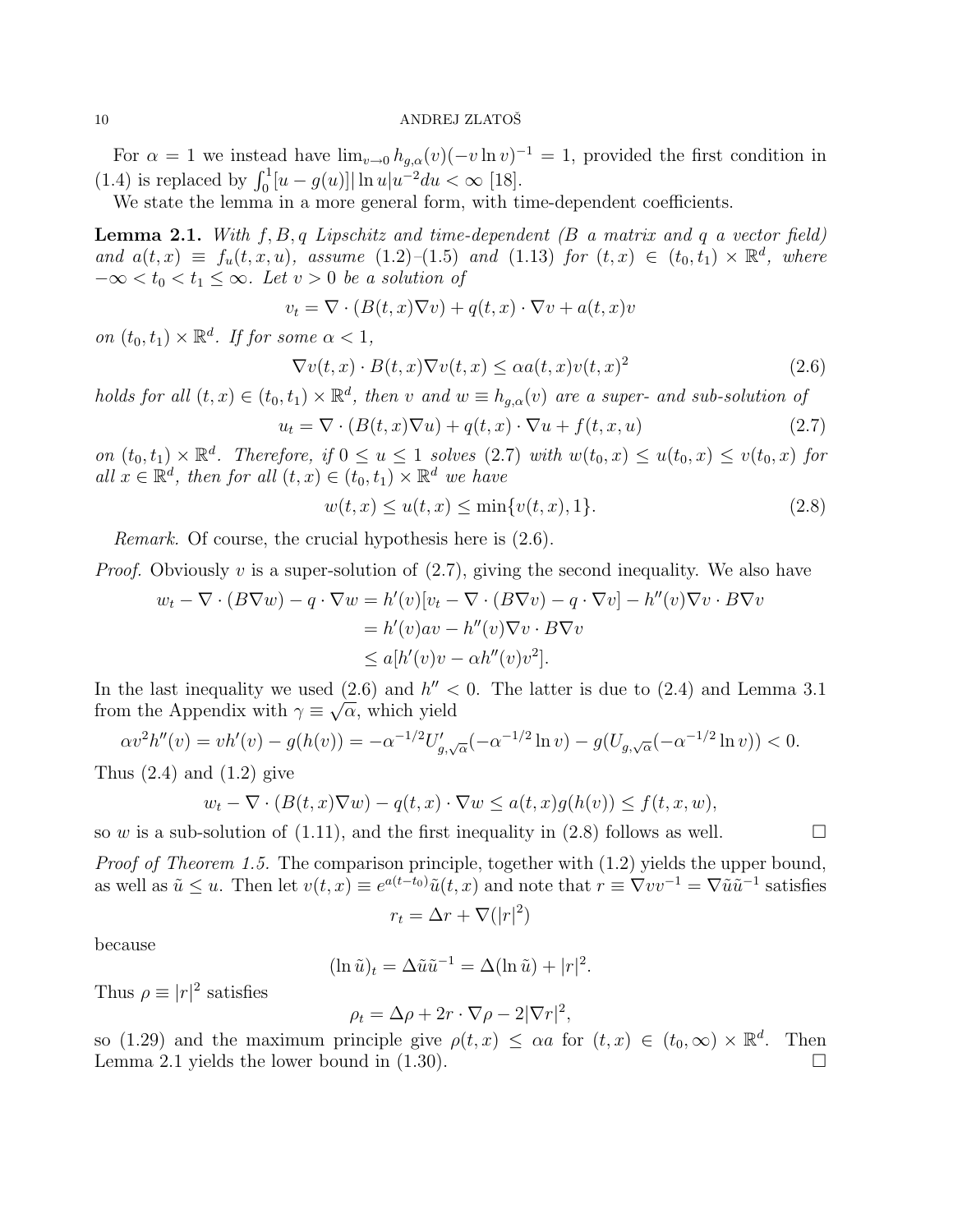*Proof of Theorem 1.1.* (i) Let us start with the proof of existence of  $\phi_{\lambda}$  from (1.15), for  $\lambda > \lambda_0$ . With  $\mathcal L$  the operator on the left-hand side of (1.15) and  $\lambda_0$  from (1.14), we have

$$
\int_{\mathbb{R}} \psi(x) [(\lambda - \mathcal{L})\psi](x) dx \geq (\lambda - \lambda_0) \int_{\mathbb{R}} \psi(x)^2 dx
$$

for  $\psi \in H^2(\mathbb{R})$ , after integrating by parts. Thus  $(\lambda - \mathcal{L})^{-1} : L^2(\mathbb{R}) \to H^2(\mathbb{R})$  exists and if  $0 \neq \psi \in L^2(\mathbb{R})$  is compactly supported in  $\mathbb{R}^-$ , then  $0 \neq \phi \equiv (\lambda - \mathcal{L})^{-1} \psi \in H^2(\mathbb{R})$ . Since  $\phi$ also satisfies (1.15) on  $\mathbb{R}^+$ , Harnack inequality shows that  $\lim_{x\to\infty}\phi(x)=0$ . Let  $\tilde{\phi}(x)\equiv\phi(x)$ for  $x \geq 0$  and extend it onto  $\mathbb{R}^-$  so that it solves (1.15). Then  $\phi$  has no roots because if  $\tilde{\phi}(x_0) = 0$ , then plugging the function  $\tilde{\phi}|_{[x_0,\infty)}$ , extended by 0 on  $(-\infty, x_0)$ , into  $(1.14)$ would yield  $\lambda_0 \geq \lambda$ . Thus we have  $\phi_{\lambda}(x) = \tilde{\phi}(x)\tilde{\phi}(0)^{-1}$ . Uniqueness follows from existence of  $\psi_{\lambda}$  with the same properties but with  $\lim_{x\to-\infty}\psi_{\lambda}(x)=0$  (by a reflected argument), from lim<sub>x→−∞</sub>  $\phi_{\lambda}(x) = \infty$  (by (2.11) below), and the fact that the space of solutions of (1.15) is two-dimensional.

Next, choose  $\alpha < 1$  such that

$$
m \equiv \inf_{x \in \mathbb{R}, \beta \ge \alpha} \left\{ a(x) + \sqrt{\beta(aB)} - \left[ \sqrt{\beta(aB)} - |q(x)| \right] B(x)^{-1} \right\} - \mu_1 > 0.
$$

Any  $\alpha \in (1 - (\lambda_1 - \mu_1)a_+^{-1}, 1)$  works because the derivative of the expression in the brackets with respect to  $\beta$  is bounded above by  $(aB)_{-}B(x)^{-1} \le a_{+}$  and is positive for  $\beta > 1$  (the latter due to  $q_+ \leq 2\sqrt{(aB)_-}$ . Now let  $w_\mu(t,x) \equiv h_{g,\alpha}(v_\mu(t,x))$  and notice that  $w_\mu \leq v_\mu$  by (2.5). Then Lemma 2.1 will be applicable to  $v_{\mu}$ ,  $w_{\mu}$  once we establish

$$
B(x)\phi'_{\lambda}(x)^{2} \leq \alpha a(x)\phi_{\lambda}(x)^{2}
$$
\n(2.9)

for all  $\lambda \in (\lambda_0, \mu_1]$  and  $x \in \mathbb{R}$ . Indeed, (2.9) and  $\phi_{\lambda} > 0$  then yield (2.6) for  $v_{\mu}$ . To this end, we need to show

$$
|\psi(x)| \le \sqrt{\alpha a(x)B(x)}\tag{2.10}
$$

for  $x \in \mathbb{R}$ , with  $\psi \equiv B\phi'_{\lambda}/\phi_{\lambda}$  and  $\lambda \in (\lambda_0, \mu_1]$ .

Let us assume that  $\psi(x_0) \geq \sqrt{\alpha(aB)^2}$  for some  $x_0$ . We have  $\psi' = \lambda - a - \psi(\psi + q)B^{-1}$ on R, so  $\psi'(x_0) \leq \lambda - m - \mu_1 \leq -m$ . But then  $\psi$  must be decreasing on  $(-\infty, x_0]$  with  $\psi' \leq -m$  there. From this and  $\psi' = \lambda - a - (\psi^2 + q\psi)B^{-1}$  it follows that  $\psi$  must blow up at some  $x_1 \in (-\infty, x_0)$ , a contradiction. We obtain the same conclusion when assuming  $\psi(x_0) \leq -\sqrt{\alpha(aB)^2}$  (because  $\psi' = \lambda - a - |\psi|(|\psi| - q)B^{-1}$  when  $\psi < 0$ ), with blowup at some  $x_1 \in (x_0, \infty)$ . It follows that  $\|\psi\|_{\infty} \leq \sqrt{\alpha(aB)}$ , which gives (2.10), so Lemma 2.1 applies to  $v_{\mu}, w_{\mu}, \alpha$ .

A standard limiting argument (see, for instance, [4]) now recovers an entire solution to (1.11) between min $\{v_\mu, 1\}$  and  $w_\mu$ . Indeed, we let  $u_k$  be the solution of (1.11) on  $(-k, \infty) \times \mathbb{R}$ with initial datum  $u_k(-k, x) \equiv w_\mu(-k, x)$ . Then by Lemma 2.1 we have

$$
w_{\mu}(t, x) \le u_k(t, x) \le \min\{v_{\mu}(t, x), 1\}
$$

on  $(-k,\infty) \times \mathbb{R}$ . By parabolic regularity, there is a locally uniform (on  $\mathbb{R}^2$ ) limit  $u_\mu \in$  $[w_\mu, \min\{v_\mu, 1\}]$  of  $u_k$  (along a subsequence if needed), which is an entire solution of (1.11).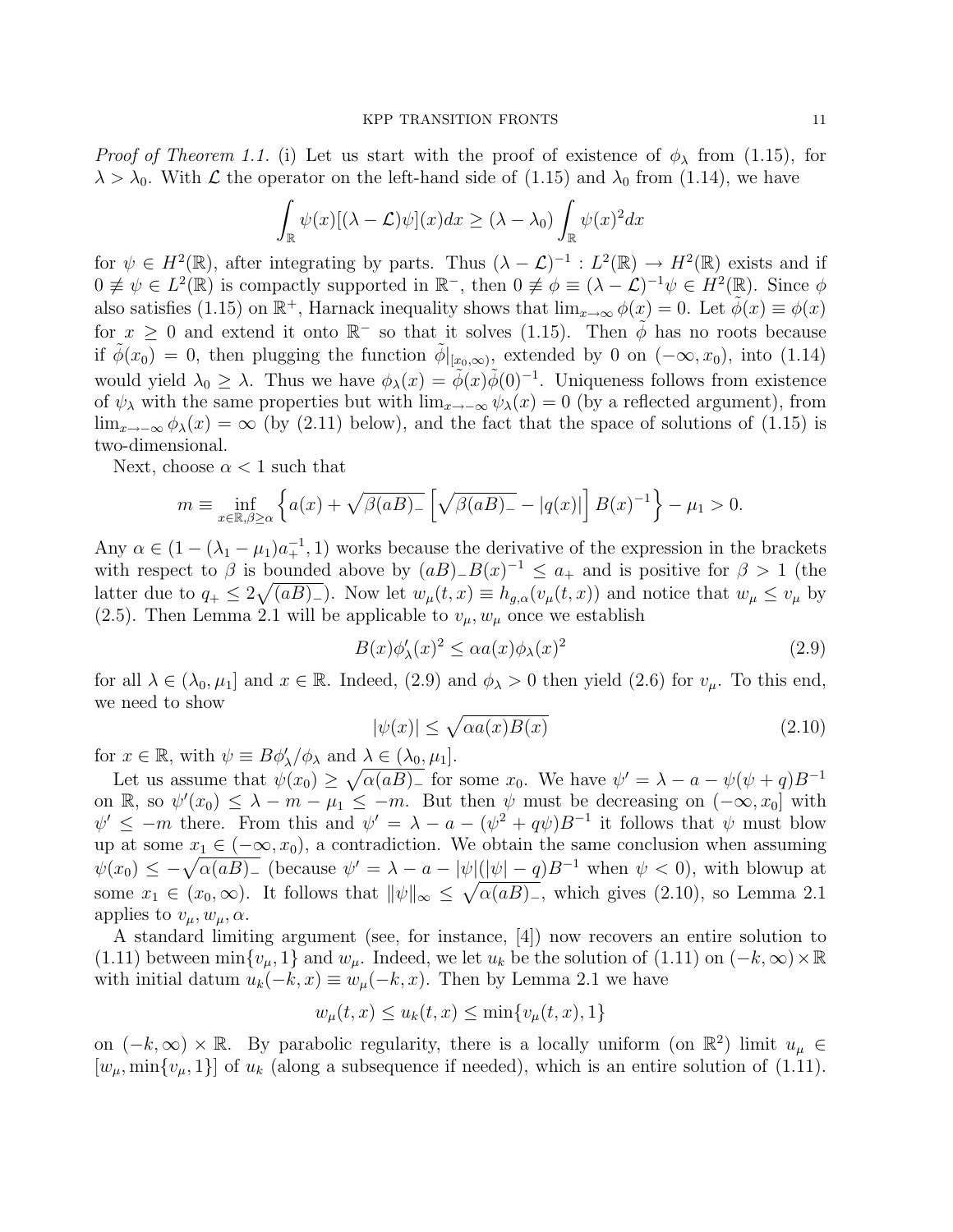Since  $(w_{\mu})_t \geq 0$ , the same is true for  $u_k$  and thus  $u_{\mu}$ , by the maximum principle. The strong maximum principle then gives  $(u_\mu)_t > 0$  because  $(u_\mu)_t \not\equiv 0$ .

Finally, (1.6) follows from (1.17) and  $v_\mu(-\infty) = \infty$ , the latter being due to (2.11) below.

(ii) The fact that  $u_{\mu}$  is a transition front with a bounded width in the sense of (1.7) when  $\lambda_0 < \mu_0 \leq \mu_1 < \lambda_1$  will follow from the existence of  $L > 0$  such that

$$
\phi_{\lambda}(c) \ge 2\phi_{\lambda}(d) \tag{2.11}
$$

whenever  $\lambda \in [\mu_0, \mu_1]$  and  $c \leq d - L$ . Indeed, we will show that such L depends only on  $a_+, B_{\pm}, \zeta$ , provided  $\mu_0 - \lambda_0 \geq \zeta > 0$ . Then (2.11) holds with the same L for  $v_\mu$  in place of  $\phi_{\lambda}$ . Therefore, if now min $\{\mu_0 - \lambda_0, \lambda_1 - \mu_1\} \ge \zeta > 0$ , then this and (i) gives (1.7) with  $L_{\varepsilon}$ depending only on  $g, a_+, B_\pm, \varepsilon, \zeta$ .

We are left with proving  $(2.11)$ . If in  $(1.14)$  we take

$$
\psi(x) \equiv \begin{cases}\n\phi_{\lambda}(x) & x \in (c, d), \\
\phi_{\lambda}(c)(x - c + 1) & x \in [c - 1, c], \\
\phi_{\lambda}(d)(d + 1 - x) & x \in [d, d + 1], \\
0 & x \in \mathbb{R} \setminus [c - 1, d + 1]\n\end{cases}
$$

for some  $c < d$ , then we obtain using (2.9) and  $\alpha < 1$ ,

$$
\int_{\mathbb{R}} [-B(x)\psi'(x)^{2} + q(x)\psi'(x)\psi(x) + a(x)\psi(x)^{2}]dx
$$
\n
$$
\geq \int_{c}^{d} [-B(x)\phi'_{\lambda}(x)^{2} + q(x)\phi'_{\lambda}(x)\phi_{\lambda}(x) + a(x)\phi_{\lambda}(x)^{2}]dx - (B_{+} + q_{+})(\phi_{\lambda}(c)^{2} + \phi_{\lambda}(d)^{2})
$$
\n
$$
\geq \int_{c}^{d} [(B(x)\phi'_{\lambda}(x))' + q(x)\phi'_{\lambda}(x) + a(x)\phi_{\lambda}(x)]\phi_{\lambda}(x)dx
$$
\n
$$
- (B_{+} + q_{+})(|\phi'_{\lambda}(c)|\phi_{\lambda}(c) + |\phi'_{\lambda}(d)|\phi_{\lambda}(d) + \phi_{\lambda}(c)^{2} + \phi_{\lambda}(d)^{2})
$$
\n
$$
\geq \lambda \int_{c}^{d} \phi_{\lambda}(x)^{2}dx - (B_{+} + q_{+})(1 + a_{+}^{1/2}B_{-}^{-1/2})(\phi_{\lambda}(c)^{2} + \phi_{\lambda}(d)^{2}).
$$

This and (1.14) give

$$
\lambda_0 \int_c^d \phi_\lambda(x)^2 dx \ge \lambda \int_c^d \phi_\lambda(x)^2 dx - [\lambda_0 + (B_+ + q_+)(1 + a_+^{1/2} B_-^{-1/2})](\phi_\lambda(c)^2 + \phi_\lambda(d)^2),
$$

which after setting  $M \equiv [\lambda_0 + (B_+ + q_+)(1 + a_+^{1/2} B_-^{-1/2})](\lambda - \lambda_0)^{-1}$  reads

$$
\int_{c}^{d} \phi_{\lambda}(x)^{2} dx \le M(\phi_{\lambda}(c)^{2} + \phi_{\lambda}(d)^{2}).
$$
\n(2.12)

By the Harnack inequality, there is  $N > 0$  such that  $\phi_{\lambda}(y) \leq N \phi_{\lambda}(x)$  if  $|x - y| \leq 2M$ . Set  $L \equiv 6MN^2$  and assume (2.11) is violated for some  $c \leq d - L$  (notice that L depends only on  $a_+, B_{\pm}, \zeta$  if  $\mu_0 - \lambda_0 \ge \zeta > 0$ , because  $\lambda_0 \le a_+$  and  $q_+ \le 2\sqrt{a_+ B_+}$ . Then there must be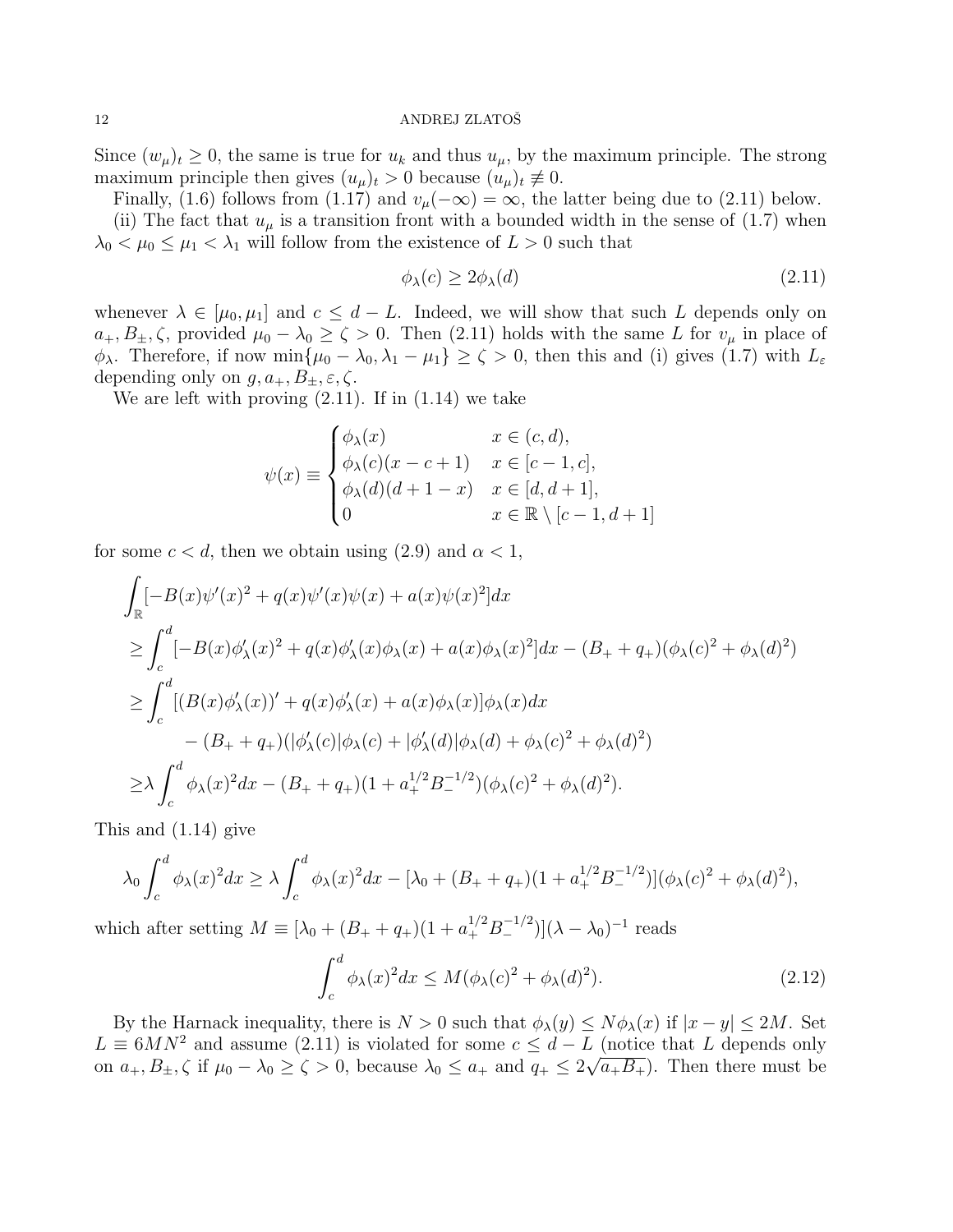$x \in [c, d]$  such that  $\phi_{\lambda}(x) \leq N^{-1} \phi_{\lambda}(d)$  because otherwise

$$
\int_c^d \phi_\lambda(x)^2 dx \ge 6M\phi_\lambda(d)^2 > M(\phi_\lambda(c)^2 + \phi_\lambda(d)^2),
$$

contradicting (2.12). Let y be the rightmost point such that  $y < d$  and  $\phi_{\lambda}(y) = N^{-1}\phi_{\lambda}(d)$ , and z the leftmost point such that  $z > d$  and  $\phi_{\lambda}(z) = N^{-1}\phi_{\lambda}(d)$ . Then  $y \leq d - 2M$ ,  $z \geq d + 2M$ , and  $\phi_{\lambda}(x) \geq N^{-1}\phi_{\lambda}(d)$  for any  $x \in [y, z]$ . But this contradicts (2.12) with  $y, z$ in place of c, d, so  $(2.11)$  is proved and we are done.

Remark. The argument in (i) works even for  $\mu_1 = \lambda_1$ , with  $\alpha = 1$  and  $m = 0$ . Then  $w_{\mu} \equiv h_{g,1}(v_{\mu})$  will again be a sub-solution of (1.11) but this time  $w_{\mu} \nleq v_{\mu}$  so we cannot recover a solution between them.

*Proof of Theorem 1.2.* From (1.14) we know that  $\lambda_0: L^{\infty}_{loc}(\mathbb{R})^3 \to \mathbb{R}$  is lower semi-continuous, which together with measurability of  $p: \Omega \to L^{\infty}_{loc}(\mathbb{R})^3$  means that  $A_{\zeta} \equiv {\omega \in \Omega | \lambda_0(\omega) > \zeta }$ is a measurable set. Obviously  $\pi_y A_{\zeta} = A_{\zeta}$  for all  $y \in \mathbb{R}$ , so  $\mathbb{P}(A_{\zeta}) \in \{0,1\}$  for each  $\zeta \in \mathbb{R}$ . This means that  $\lambda_0$  is almost constant on  $\Omega$ . The same follows for  $\lambda_1$ , using its upper semi-continuity as a function on  $L^{\infty}_{loc}(\mathbb{R})^3$ , which follows from its definition.

Let us replace  $\Omega$  by its full-measure subset on which  $\lambda_0, \lambda_1$  are constant. Next fix any  $\lambda \in (\lambda_0, \lambda_1)$  and let  $u_{\delta_{\lambda}}(\omega; t, x)$  be the corresponding random transition front. The remark after the proof of Theorem 1.1 shows that there is L such that (2.11) holds for any  $\omega \in \Omega$ and  $c \leq d - L$ . Therefore also  $L_{\varepsilon}$  in that proof is uniform in  $\omega$ , which means that if  $Y(\omega; t)$ is the rightmost point such that  $e^{\lambda t}\phi_\lambda(\omega;Y(\omega;t))=\frac{1}{2}$  and  $X(\omega;t)$  the rightmost point such that  $u_{\delta_{\lambda}}(\omega; t, X(\omega; t)) = \frac{1}{2}$ , then  $|X(\omega; t) - Y(\omega; t)|$  is uniformly bounded on  $\Omega \times \mathbb{R}$ . Thus we only need to prove  $(1.18)$  for Y in place of X.

Notice that if  $r_{\lambda}(\omega) \equiv \phi_{\lambda}'(0)$ , then  $r_{\lambda} : \Omega \to \mathbb{R}$  is measurable because  $p : \Omega \to p(\Omega)$  is measurable and  $r_{\lambda}: p(\Omega) \to \mathbb{R}$  is continuous when  $p(\Omega)$  is equipped with  $L^{\infty}_{loc}(\mathbb{R})^3$ -induced topology. The latter follows from (2.11) and the fact that any solution of (1.15) with  $\phi(0) = 1$ and  $\phi'(0) \neq r_{\lambda}(\omega)$  grows exponentially as  $x \to \infty$  (by (2.11) applied to the solution  $\psi_{\lambda}$ converging to 0 as  $x \to -\infty$  and the fact that  $\phi_{\lambda}, \psi_{\lambda}$  are a basis of the set of all solutions).

Therefore  $\phi_{\lambda}(\cdot; x)$  is measurable for any fixed x. Since  $\phi_{\lambda}(\pi_y \omega; \cdot) = \phi_{\lambda}(\omega; y)^{-1} \phi_{\lambda}(\omega; y + \cdot)$ , we have  $\phi_{\lambda}(\omega; y + x) = \phi_{\lambda}(\omega; y)\phi_{\lambda}(\pi_y \omega; x)$ . So from ergodicity of  ${\{\pi_y\}}_{y \in \mathbb{R}}$  and Oseledec theorem it follows that for almost all  $\omega \in \Omega$ ,

$$
\lim_{x \to \pm \infty} \frac{1}{x} \ln \phi_{\lambda}(\omega; x) = -\tau_{\pm}
$$

for some  $\tau_{\pm} \in \mathbb{R}$  (and  $\tau_{\pm} > 0$  by (2.11)). Moreover,  $\tau_{+} = \tau_{-}$ . Otherwise, there exists  $\Omega' \subset \Omega$ and  $M < \infty$  such that  $\overline{P}(\Omega') > \frac{1}{2}$  $\frac{1}{2}$  and

$$
\left|\frac{1}{\pm M}\ln\phi_{\lambda}(\omega;\pm M) - \tau_{\pm}\right| < \frac{|\tau_{+} - \tau_{-}|}{2}
$$

for all  $\omega \in \Omega'$ . But then

$$
\left|\frac{1}{M}\ln\phi_{\lambda}(\pi_{-M}\omega;M)-\tau_{-}\right|<\frac{|\tau_{+}-\tau_{-}|}{2}
$$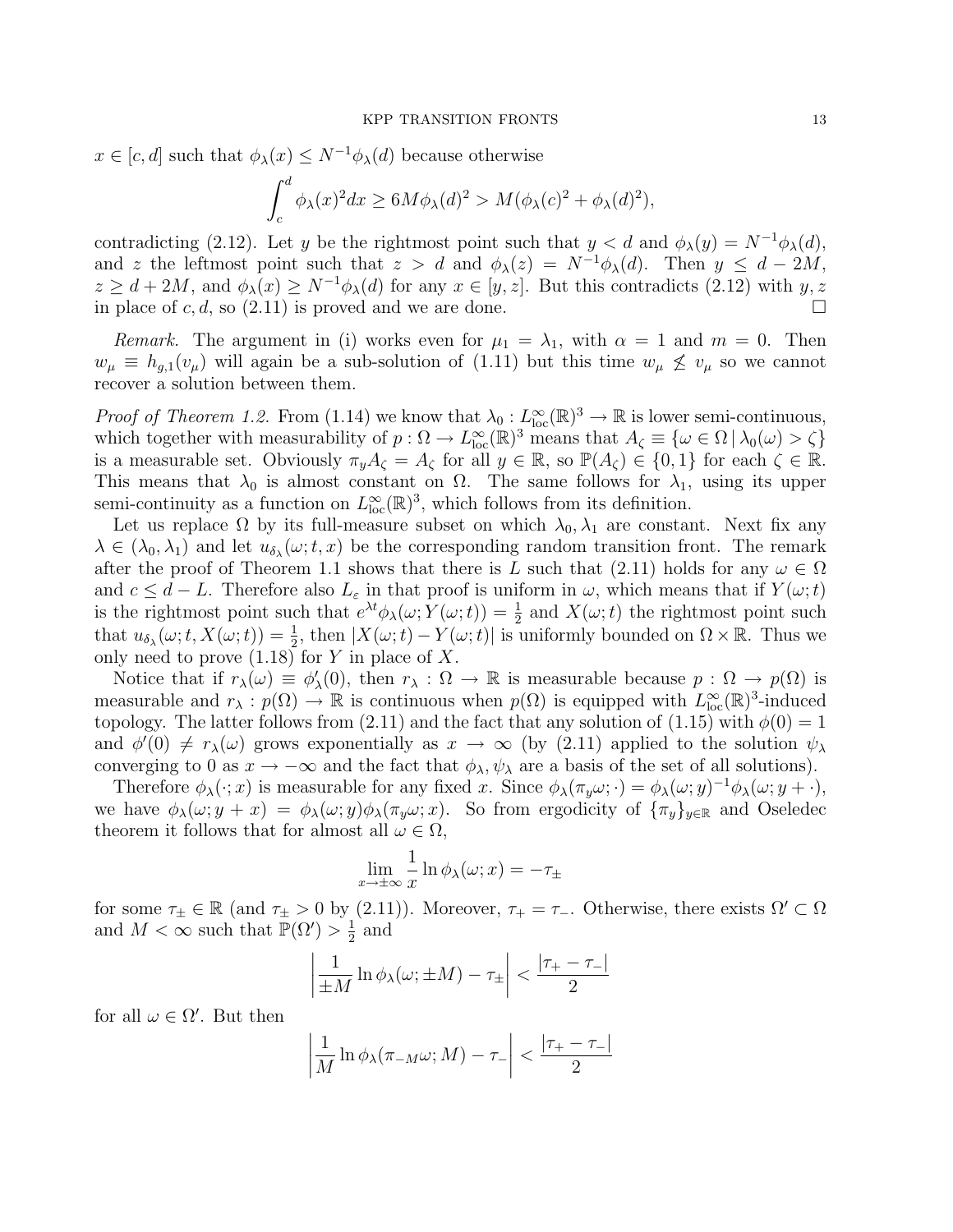for all  $\omega \in \Omega'$ , so  $\Omega' \cap \pi_{-M} \Omega' = \emptyset$ , a contradiction with  $\mathbb{P}(\pi_{-M} \Omega') = \mathbb{P}(\Omega') > \frac{1}{2}$  $\frac{1}{2}$ . Then  $\tau_{+} = \tau_{-}$ and  $(2.11)$  give

$$
\lim_{|t| \to \infty} \frac{Y(\omega; t)}{t} = \frac{\lambda}{\tau_{\pm}} \equiv c_{\lambda}
$$

and the first claim is proved.

It then immediately follows that any "non-extremal" front also has asymptotic speed  $c^{\dagger}_{\mu}$  $(c_{\mu}^{-})$  as  $t \to \infty$   $(t \to -\infty)$ , which is equal to sup c (inf c) taken over all c such that there is a Borel set A with  $\mu(A) > 0$  and  $c_{\lambda} \geq c$   $(c_{\lambda} \leq c)$  for all  $\lambda \in A$ . Thus  $c_{\mu}^{-} \leq c_{\mu}^{+}$ . — Первый проста в сервести проста в сервести проста в сервести проста в сервести проста в сервести проста в<br>В сервести проста в сервести проста в сервести проста в сервести проглашата в сервести проста в сервести прост

Proof of Theorem 1.3. (i) The proof of all the claims, with the exception of the last one, is identical to the proof of Theorem 1.1(i), with  $\alpha < 1$  from the statement of Theorem 1.3(i), and (2.9) replaced by

$$
|\nabla v_{\xi}(t,x)|^2 = |\xi|^2 v_{\xi}(t,x)^2 \le \alpha a v_{\xi}(t,x)^2
$$

for all  $|\xi| \leq \sqrt{\alpha a}$ .

The last claim is an easy consequence of  $u_{\mu}(t,x)v_{\mu}(t,x)^{-1} \to 1$  as  $v_{\mu}(t,x) \to 0$  and of

$$
\left(\frac{|t|}{\pi}\right)^{d/2} v_{\mu}(t, 2t\zeta) e^{(|\zeta|^2 - a)t} d\zeta \rightharpoonup d\mu(\zeta)
$$

as  $t \to -\infty$ . The latter statement, similar to one in [9], follows from

$$
\left(\frac{|t|}{\pi}\right)^{d/2} v_{\mu}(t, 2t\zeta) e^{(|\zeta|^2 - a)t} = \int_{Y} \left(\frac{|t|}{\pi}\right)^{d/2} e^{-|\xi - \zeta|^2 |t|} d\mu(\xi)
$$

for  $\zeta \in \mathbb{R}^d$  and  $t < 0$ .

(iii) If  $u_{\mu}(t,x) \geq \varepsilon$ , then  $v_{\mu}(t,x) \geq h^{(-1)}(\varepsilon)$  with h from (i). Then there is a unit vector  $\eta = \eta_{x,t}$  such that

$$
\int_{Y_{\eta,\theta}} e^{-\xi \cdot x + (|\xi|^2 + a)t} d\mu(\xi) \ge \frac{\theta}{2\pi} h^{(-1)}(\varepsilon),
$$

where

$$
Y_{\eta,\theta} \equiv \left\{ \xi \in Y \middle| \arccos \frac{-\eta \cdot \xi}{|\xi|} \le \frac{\theta}{2} \right\}.
$$

If now  $\eta \cdot y|y|^{-1} \ge \theta$ , then  $arccos(\eta \cdot y|y|^{-1}) \le \frac{\pi}{2} - \theta$ , and so  $arccos(-\xi \cdot y|y|^{-1}|\xi|^{-1}) \le \frac{\pi-\theta}{2}$ 2 for any  $\xi \in Y_{\eta,\theta}$ . Therefore

$$
v_{\mu}(t, x+y) \ge \int_{Y_{\eta,\theta}} e^{-\xi \cdot (x+y) + (|\xi|^2 + a)t} d\mu(\xi) \ge \frac{\theta}{2\pi} h^{(-1)}(\varepsilon)|y| \operatorname{dist}(0, \operatorname{supp}(\mu)) \cos \frac{\pi - \theta}{2}
$$

and the result follows from (1.17) with

$$
L_{\varepsilon,\theta} \equiv \left[\frac{\theta}{2\pi} h^{(-1)}(\varepsilon) \operatorname{dist}(0, \operatorname{supp}(\mu)) \cos \frac{\pi - \theta}{2}\right]^{-1} h^{(-1)}(1 - \varepsilon).
$$

(ii) Assume first that  $0 \in \text{ch}(\mu)$  and  $\nu(Y)^{-1} \int_Y \xi d\nu(\xi) = 0$  for some  $0 \neq \nu \leq \mu$ . Then

$$
v_{\mu}(t,x) \ge \int_{Y} e^{-\xi \cdot x + a(3 - \text{sgn}(t))t/2} d\nu(\xi) \ge \nu(Y) e^{-\nu(Y)^{-1} \int_{Y} \xi d\nu(\xi) \cdot x} e^{a(3 - \text{sgn}(t))t/2} = \nu(Y) e^{a(3 - \text{sgn}(t))t/2}
$$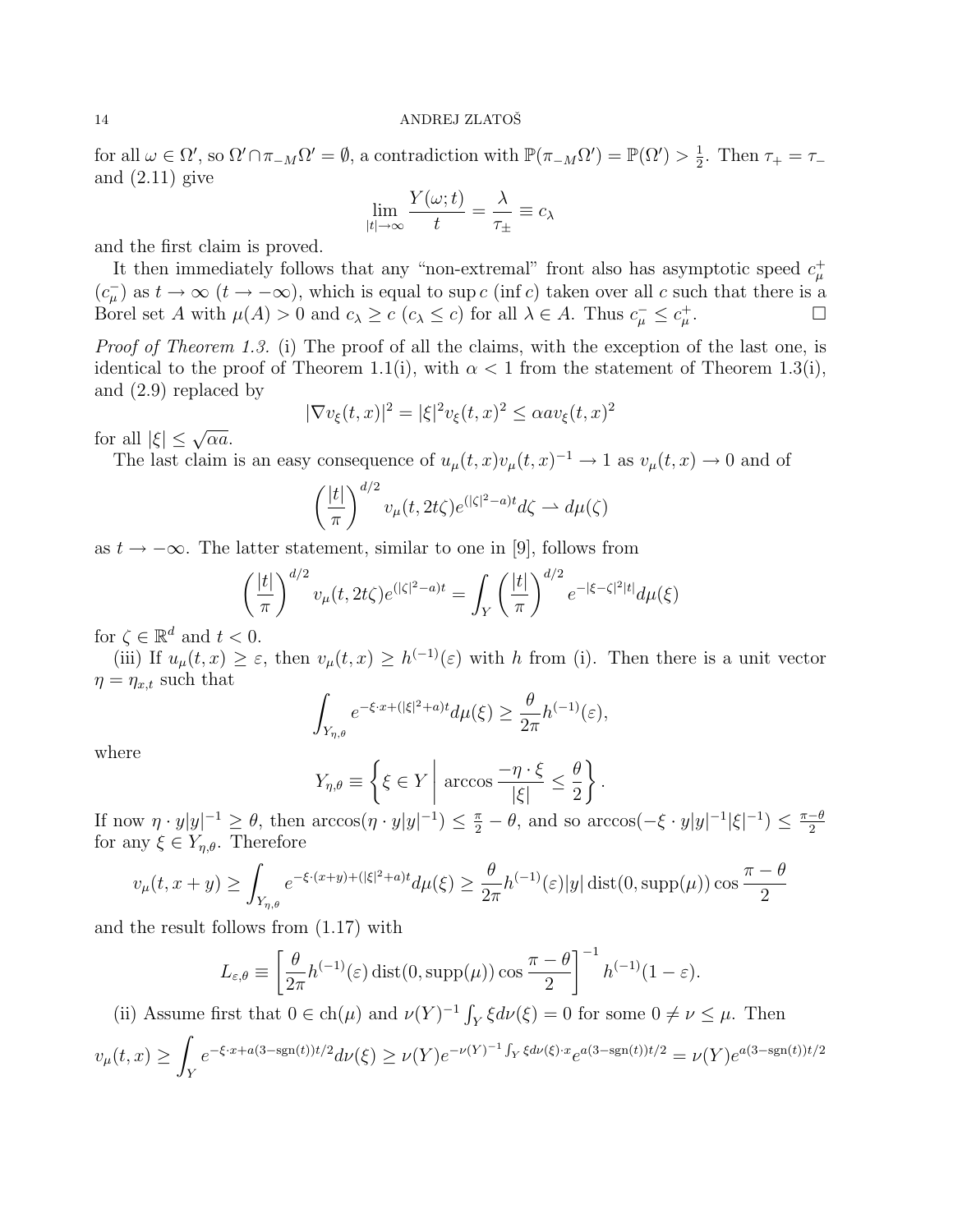#### KPP TRANSITION FRONTS 15

by Jensen's inequality. This and (1.17) yield  $\inf_{x \in \mathbb{R}^d} u_\mu(x, t) > 0$  for each  $t \in \mathbb{R}$ .

Now assume that  $0 \notin ch(\mu)$  and define  $\hat{\mu}_d \equiv \mu$ . The second claim in (1.23) follows from  $\mu > 0$  and (i) so let us prove the first claim. Since  $ch(\mu)$  is a convex set, it must be contained in a closed half-space with 0 on its boundary. Assume without loss it is  $\mathbb{R}^{d-1} \times \mathbb{R}_0^+$ , and let  $\mu_d \equiv \hat{\mu}_d |_{\mathbb{R}^{d-1}\times\mathbb{R}^+}$  and  $\hat{\mu}_{d-1} \equiv \hat{\mu}_d |_{\mathbb{R}^{d-1}\times\{0\}} = \hat{\mu}_d - \mu_d$ . Now  $\text{ch}(\mu) \cap (\mathbb{R}^{d-1}\times\{0\})$  must be contained in a closed half-space of  $\mathbb{R}^{d-1} \times \{0\}$  with 0 on its boundary. Assume without loss it is  $\mathbb{R}^{d-2} \times \mathbb{R}_0^+ \times \{0\}$ , and let  $\mu_{d-1} \equiv \hat{\mu}_{d-1}|_{\mathbb{R}^{d-2} \times \mathbb{R}^+ \times \{0\}}$  and  $\hat{\mu}_{d-2} \equiv \hat{\mu}_{d-1} - \mu_{d-1}$ . Continue in this way until obtaining  $\mu_1 = \hat{\mu}_1$  supported in  $\mathbb{R}^+ \times \{0\}^{d-1}$  (because  $\hat{\mu}_0 = \mu|_{\{0\}} = 0$ ).

Since  $\mu = \mu_1 + \cdots + \mu_d$  and  $u_{\mu} \le v_{\mu}$ , it is sufficient to show that for any  $\varepsilon > 0$  there is  $x \in \mathbb{R}^d$  such that for  $k = 1, \ldots, d$  we have

$$
\int_{Y} e^{-\xi \cdot x} d\mu_k(\xi) \le \frac{\varepsilon}{d} \tag{2.13}
$$

(the extra factor  $e^{(|\xi|^2 + a)t} \leq e^{a(3 + \text{sgn}(t))t/2}$  from the definition of  $v_\mu$  can be absorbed in  $\varepsilon$ ). For  $k = 1$ , the set of  $x \in \mathbb{R}^d$  satisfying (2.13) contains some half-space  $[\rho_1, \infty) \times \mathbb{R}^{d-1}$ . For each  $k = 2, \ldots, d$  and any  $r_k > 0$ , it contains  $\overline{B}_{r_k}(0) \times [\rho_{k,r_k}, \infty) \times \mathbb{R}^{d-k}$  for some  $\rho_{k,r_k} > 0$ , where  $\bar{B}_{r_k}(0)$  is the closed ball in  $\mathbb{R}^{k-1}$  with radius  $r_k$  and center 0. If we choose  $r_2 \ge \rho_1$  and then recursively  $r_k \geq r_{k-1} + \rho_{k-1,r_{k-1}}$  for  $k = 3, \ldots, d$ , the corresponding k sets all contain the point  $x = (\rho_1, \rho_{2,r_2}, \dots, \rho_{d,r_d})$ . So (2.13) holds for this x and we are done.

Remark. We have  $ch(\mu) \subseteq chess(\mu)$ , the intersection of convex hulls of all essential supports of  $\mu$ . This is because if A is an essential support of  $\mu$  and ch(A) its convex hull, then  $\mathbb{E}(\nu) = \nu(\mathbb{R}^d)^{-1} \int_A \xi d\nu(\xi) \in ch(A)$  when  $0 \neq \nu \leq \mu$ . The opposite inclusion follows from the construction at the end of the previous proof applied to any  $\zeta \notin ch(\mu)$  instead of 0. Indeed, for any such  $\zeta$ , one can again find open half-spaces  $S_d, \ldots, S_1$  of dimensions  $d, \ldots, 1$  whose boundaries contain  $\zeta$  (without loss these can be assumed to be  $S_k = \zeta + \mathbb{R}^{k-1} \times \mathbb{R}^+ \times \{0\}^{d-k}$ ) and measures  $\mu_k$  on  $S_k$   $(k = d, \ldots, 1)$  such that  $\mu = \mu_1 + \cdots + \mu_d$ . Thus  $S \equiv \bigcup_{k=1}^d S_k$  is an essential support of  $\mu$  and  $\zeta \notin S$ , which yields  $ch(\mu) \supseteq chess(\mu)$ . Therefore  $ch(\mu) = chess(\mu)$ .

*Proof of Theorem 1.4.* This is identical to the previous proof, using that  $(1.27)$  yields  $(2.6)$ for  $v_{\xi}$  when  $\xi \in S_{\alpha}$ , and thus also for  $v_{\mu}$  because  $v_{\xi} > 0$ .

## Appendix.

**Lemma 3.1.** Assume that  $g \in C^1([0,1])$  satisfies (1.3) and  $g'(u) \leq 1$  for  $u \in (0,1)$ . Let  $U: \mathbb{R} \to (0,1)$  be a traveling front profile for  $(2.2)$  corresponding to speed  $\gamma + \gamma^{-1} \geq 2$  with  $\gamma \in (0,1]$ , that is,  $U(-\infty) = 1$ ,  $U(\infty) = 0$ ,  $U'(x) < 0$  for all  $x \in \mathbb{R}$ , and U satisfies

$$
U'' + (\gamma + \gamma^{-1})U' + g(U) = 0
$$

on R. Then

$$
0 < -U' < \gamma g(U).
$$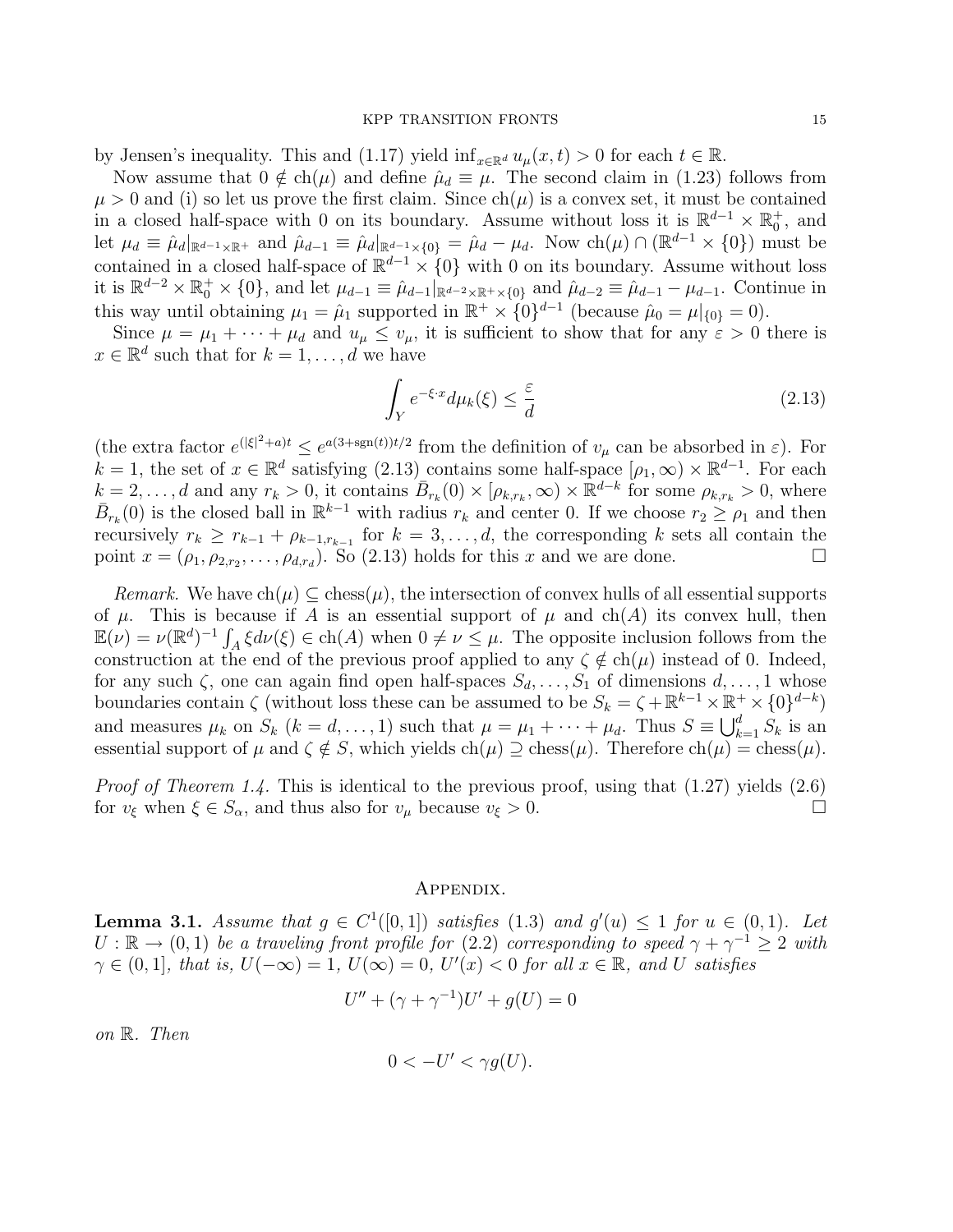*Proof.* Let  $V \equiv U'$  and consider the curve  $\{(U(x), V(x))\}_{x \in \mathbb{R}}$  in  $\mathbb{R}^2$ . It connects  $(1,0)$  to  $(0, 0)$  and lies in the fourth quadrant  $U > 0 > V$ . We need to show that it lies in the domain

$$
D \equiv \{(u, v) \mid u \in (0, 1) \text{ and } v \in (-\gamma g(u), 0)\}.
$$

We have  $(U', V') = (V, -\gamma V - \gamma^{-1} V - g(U))$  and the condition  $g' \leq 1$  ensures that the vector  $(v, -\gamma v - \gamma^{-1}v - g(u))$  points inside D (or is parallel to  $\partial D$ ) when  $v = -\gamma g(u)$ . This means that  $(U(y), V(y)) \in D$  for all  $y \geq x$  whenever  $(U(x), V(x)) \in D$ . Thus if  $(U(x), V(x)) \notin D$ for some  $x \in \mathbb{R}$ , then  $(U(y), V(y)) \notin D$  for all  $y \leq x$ . But then  $V(y) \leq -\gamma g(U(y))$  for  $y \leq x$ , so  $-\gamma V(y) - \gamma^{-1} V(y) - g(U(y)) \ge -\gamma V(y) > 0$  for  $y \le x$ . Since  $V(-\infty) = 0$ , it follows that  $V(x) > 0$ , a contradiction.

## **REFERENCES**

- [1] H. Berestycki, The influence of advection on the propagation of fronts in reaction-diffusion equations, Nonlinear PDEs in Condensed Matter and Reactive Flows, NATO Science Series C, 569, H. Berestycki and Y. Pomeau eds, Kluwer, Doordrecht, 2003.
- [2] H. Berestycki and F. Hamel, Front propagation in periodic excitable media, Comm. Pure and Appl. Math. 55 (2002), 949–1032.
- [3] H. Berestycki and F. Hamel, Generalized traveling waves for reaction-diffusion equations, In: Perspectives in Nonlinear Partial Differential Equations. In honor of H. Brezis, Contemp. Math. 446, Amer. Math. Soc., 2007.
- [4] P.C. Fife and J.B. McLeod, The approach of solutions of non-linear diffusion equations to traveling front solutions, Arch. Ration. Mech. Anal. **65** (1977), 335-361.
- [5] R. Fisher, The wave of advance of advantageous genes, Ann. Eugenics 7 (1937), 355–369.
- [6] M. Freidlin, Functional Integration and Partial Differential Equations, Ann. Math. Stud. 109, Princeton University Press, Princeton, NJ, 1985.
- [7] J. Gärtner and M. Freidlin, *The propagation of concentration waves in periodic and random media*, Dokl. Acad. Nauk SSSR 249 (1979), 521–525.
- [8] F. Hamel and N. Nadirashvili, Entire solutions of the KPP equation, Comm. Pure Appl. Math. 52 (1999), 1255–1276.
- [9] F. Hamel and N. Nadirashvili, Travelling fronts and entire solutions of the Fisher-KPP equation in  $\mathbb{R}^N$ , Arch. Ration. Mech. Anal. 157 (2001), 91–163.
- [10] A.N. Kolmogorov, I.G. Petrovskii and N.S. Piskunov, Étude de l'équation de la chaleur de matière et son application à un problème biologique, Bull. Moskov. Gos. Univ. Mat. Mekh.  $1$  (1937), 1–25.
- [11] H. Matano, various conference talks.
- [12] A. Mellet, J. Nolen, J.-M. Roquejoffre and L. Ryzhik, Stability of generalized transition fronts, Commun. PDE 34 (2009), 521–552.
- [13] A. Mellet, J.-M. Roquejoffre and Y. Sire, Generalized fronts for one-dimensional reaction-diffusion equations, Discrete Contin. Dyn. Syst. 26 (2010), 303–312.
- [14] J. Nolen, A central limit theorem for pulled fronts in a random medium, Networks and Heterogeneous Media 6 (2011), 167–194.
- [15] J. Nolen, J.-M. Roquejoffre, L. Ryzhik, and A. Zlatoš, Existence and non-existence of Fisher-KPP transition fronts, Arch. Ration. Mech. Anal., to appear.
- [16] J. Nolen and L. Ryzhik, Traveling waves in a one-dimensional heterogeneous medium, Ann. Inst. H. Poincaré Anal. Non Linéaire **26** (2009), 1021–1047.
- [17] Y. Shu, W.-T. Li, and N.-W. Liu, Generalized fronts in reaction-diffusion equations with mono-stable nonlinearity, Nonlinear Anal. **74** (2011), 433-440.
- [18] K. Uchiyama, The behavior of solutions of some non-linear diffusion equations for large time, J. Math. Kyoto Univ. 18 (1978), 453–508.